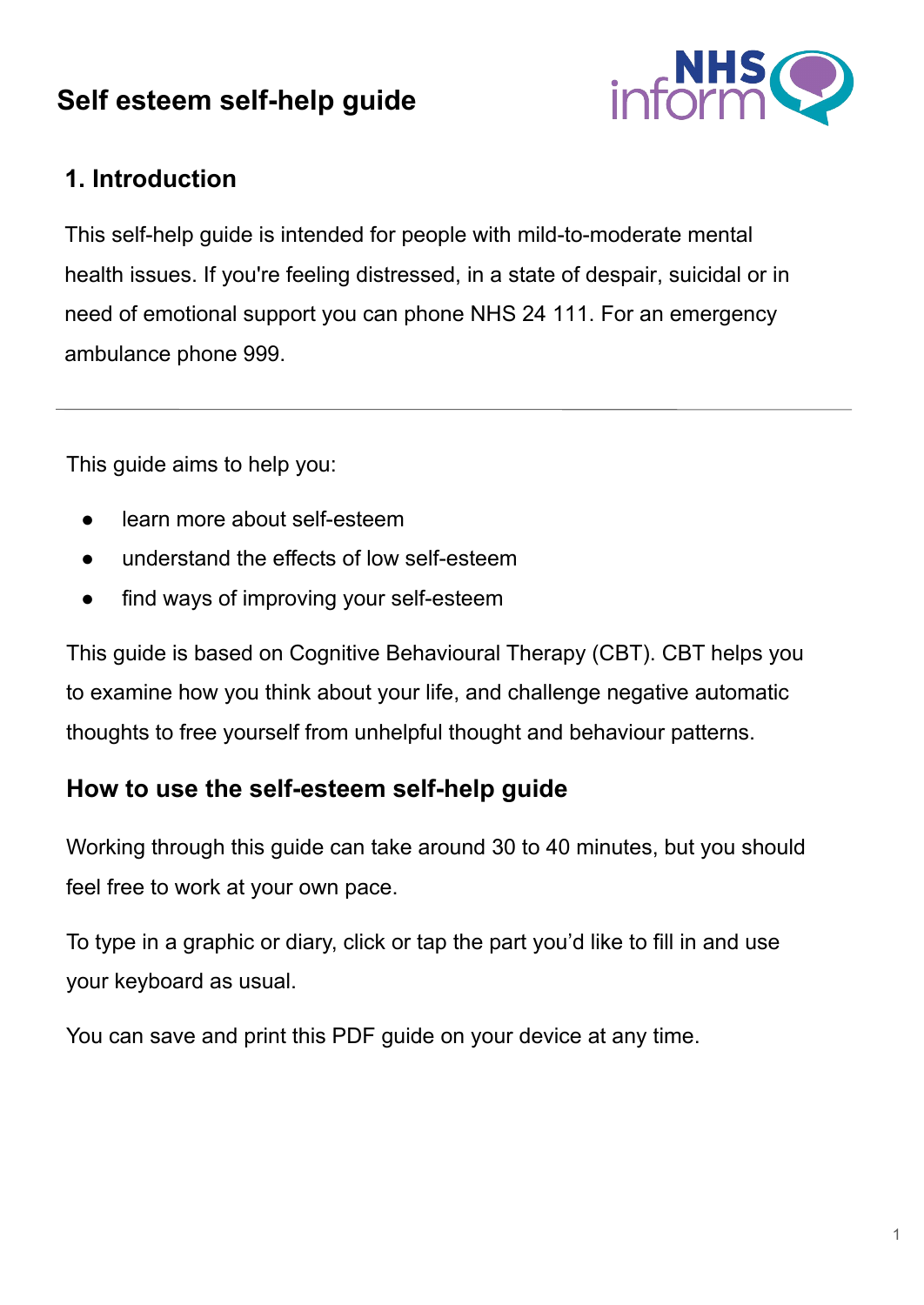# **2. What is self-esteem?**

Self-esteem relates to how we think and feel about ourselves, and how much value you think you have as a person. Your self-esteem can affect how you view achievements and setbacks, so if you have low self-esteem, for example, you're likely to focus more on your setbacks than your successes. People with low self-esteem often ignore their own achievements and positive things about themselves, and criticise themselves even when there's no reason to.

For some people, self-esteem can vary in different situations. Everyone has different characteristics – things that determine how we view ourselves. How you feel about one characteristic can be very different to how you feel about another. For example, you might like your sense of humour, but dislike how you respond to a crisis.

It's possible for your level of self-esteem to change between different parts of your life. For example, you might have low self-esteem when it comes to work, but feel more positive about the way you handle family relationships and responsibilities.

However, it's not uncommon to have low (or high) self-esteem about every part of your life or all of your characteristics.

Low self-esteem isn't a medical condition or mental illness on its own, although you can experience low self-esteem as a result of mental health issues.

[Visit the other mental health self-help guides on NHS inform for help with a range](https://www.nhsinform.scot/illnesses-and-conditions/mental-health#mental-health-self-help-guides) [of](https://www.nhsinform.scot/illnesses-and-conditions/mental-health#mental-health-self-help-guides)  [mental health issues.](https://www.nhsinform.scot/illnesses-and-conditions/mental-health#mental-health-self-help-guides)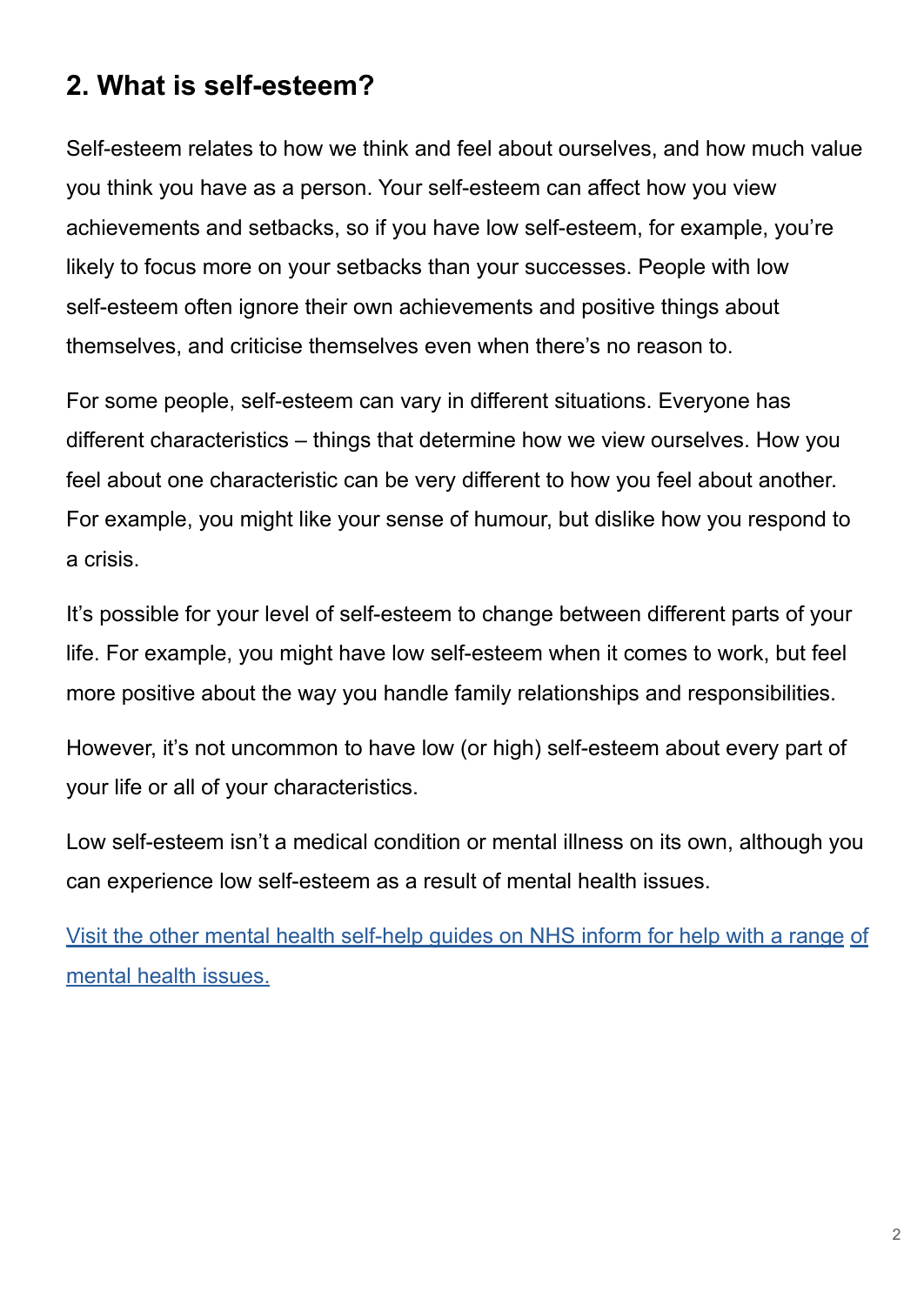# **3. Causes of low self-esteem**

The world continually sends messages telling you how to feel and think about yourself.

## **What affects self-esteem?**

Self esteem is affected by 'implicit' and 'explicit' messaging.

The people around you, like parents, teachers, friends and colleagues will tell you things that affect your self-esteem either positively or negatively. At the same time, influences like social media and TV will give other messages about what is 'good' and 'bad' that can affect how you feel about yourself.

'Implicit' means something isn't directly being said to you – its meaning is something you interpret yourself. It's very common for people to interpret implicit messages in different ways – for some people it can be more positive, for others more negative. For example, if someone is posting on social media about being in the gym, you might get the implicit message that you're lazy because you're not in the gym.

'Explicit' messaging is direct – it's what someone says to you. So if a teacher calls you stupid for doing poorly on a test, you will get the explicit message that you're stupid (even when you clearly aren't).

## **Causes of low self-esteem**

There are a lot of potential causes for low self-esteem. These can happen in childhood or later in life.

Here are some examples of events and situations which can cause low self-esteem. Do any of these sound like things that have affected the way you feel about yourself?

- physical or mental health problems
- illness or disability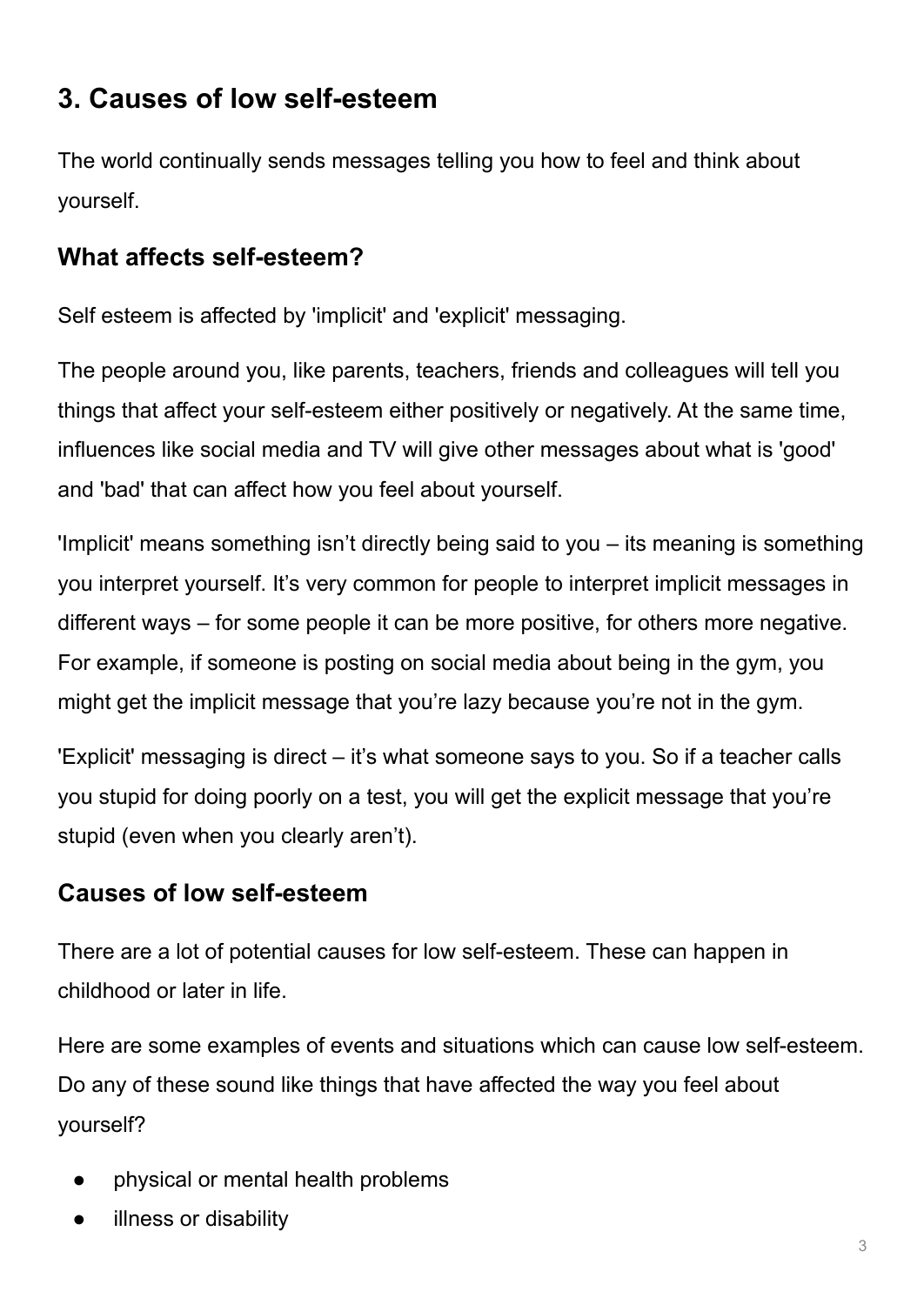- bullying
- abuse or mistreatment
- relationship problems
- feeling bad about the way you look
- money worries
- housing problems
- difficulties with work or study
- experiencing stigma or discrimination
- trouble finding a job

# **4. What are the effects of low self-esteem?**

As well as affecting how you feel, low self-esteem can affect how you think about yourself and how you live your day-to-day life.

Here are some ways low self-esteem can affect different parts of your life. These might not all apply to you, but think about the ones that do.

#### **Low self-esteem and behaviour**

If you have low self-esteem, your negative thoughts could have a big impact on how you behave. Here are some examples of things you might do:

- avoid doing things in case you aren't good at them
- over-prepare for tasks you have to perform
- avoid looking at or talking to other people
- struggling to say 'no' to things, and being eager to please other people
- avoiding places where you don't feel confident
- checking things you have done over and over again to ensure they're 'perfect'
- trying to get things that you have to do 'over with' quickly, because you feel like it will be no good whatever you do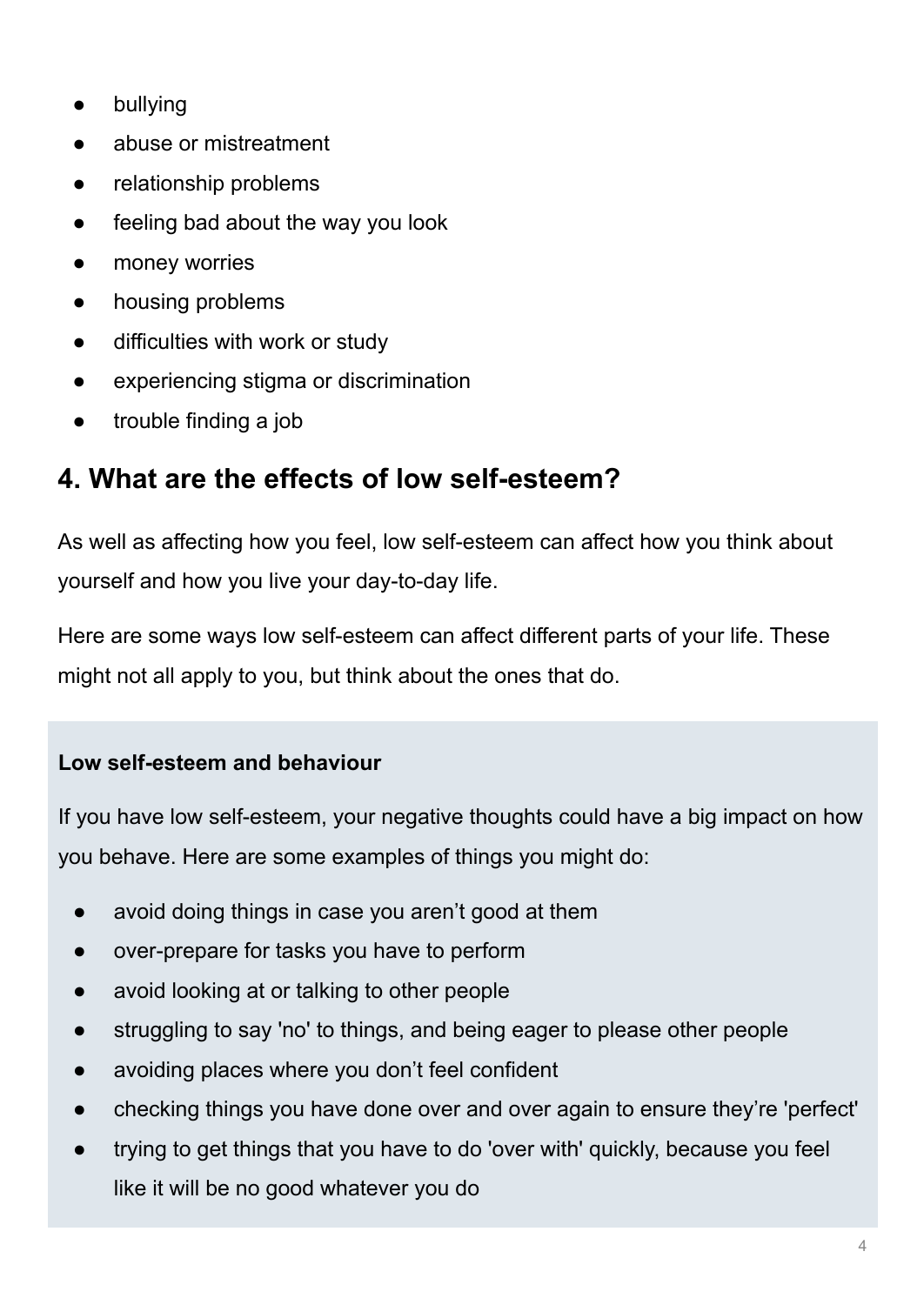● negative coping strategies – these can include alcohol or drug misuse, binge eating, self-harm, or other potentially destructive behaviours

#### **Low self-esteem and emotions**

Low self-esteem can have an effect on your emotions – not just how you feel about yourself, but how you feel about the world in general. Here are some examples of emotions you might have:

- sad
- insecure
- anxious
- upset
- angry
- guilty
- shame
- nervous and 'on edge'

#### **Low self-esteem and your body**

Having low self-esteem can affect how your body moves and feels. Here are some examples of the physical impact of low self-esteem:

- tense body
- slumped posture
- low energy
- trouble sleeping
- difficulty concentrating
- anxiety symptoms like rapid heartbeat and breathing, upset stomach, and tense feelings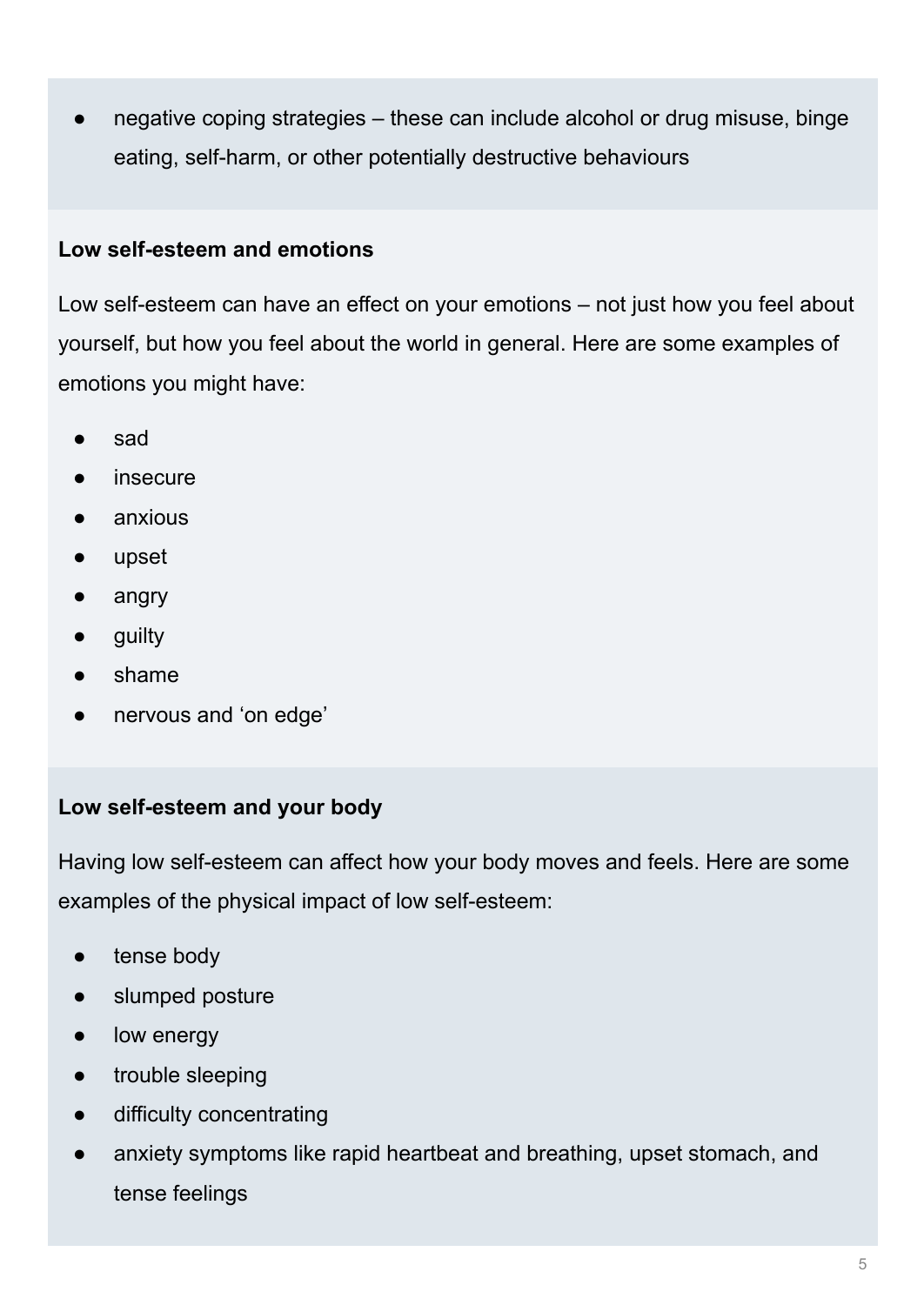#### **Low self-esteem and your thoughts**

Low self-esteem can have an impact on how you think. If you have developed any of these thought patterns, they could be making your self-esteem worse. There is more information on negative thoughts later on in this guide.

Here are some examples of how low self-esteem can affect your thoughts:

- always thinking negatively
- fearing the worst will happen
- criticising yourself a lot
- feeling you can't cope if anything negative happens
- ignoring or disregarding positive events and achievements
- worrying a lot and overthinking

#### **Focusing on the negative**

People with low self-esteem tend to remember the negative implicit and explicit messages, and how they made them feel, more clearly because it's difficult for them to remember positive messages. This is particularly true for people who have been treated poorly in childhood. If you've heard a lot of messages saying bad things about you, and very few positive messages, it's hard to interpret the positive messages as true and important.

If you have low self-esteem you can develop a very firm idea of who you are – you might have learned at a young age to think of yourself as ugly or lazy, for example, and changing that idea is very difficult. So when you hear a message that strengthens the negative self-image you have, it stays with you for longer and has more of an impact than a positive message would.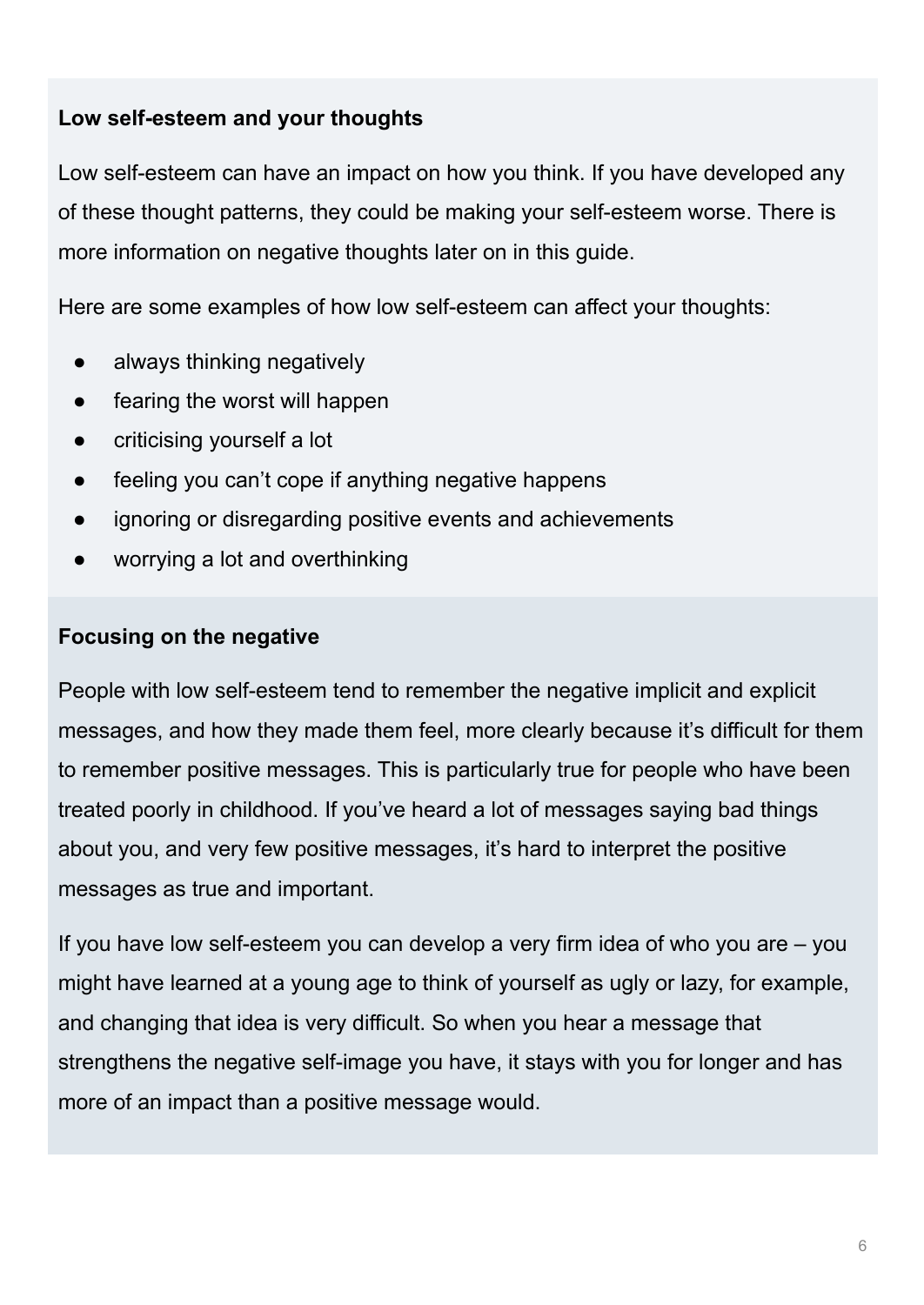# **5. Attribution error**

There's a term in psychology called 'attribution error'. This means if something goes wrong, and that makes you think negatively about yourself, you think the negative thought is true about lots of things in your life, and it's going to be true forever. For example, if your boss calls you stupid for making a mistake, you think "I'm a stupid person, and everyone will always think I'm stupid." While someone with higher self-esteem might think, "that was a stupid mistake, but normally I'm good at my job, and my boss likes to bully people so I shouldn't take it personally."

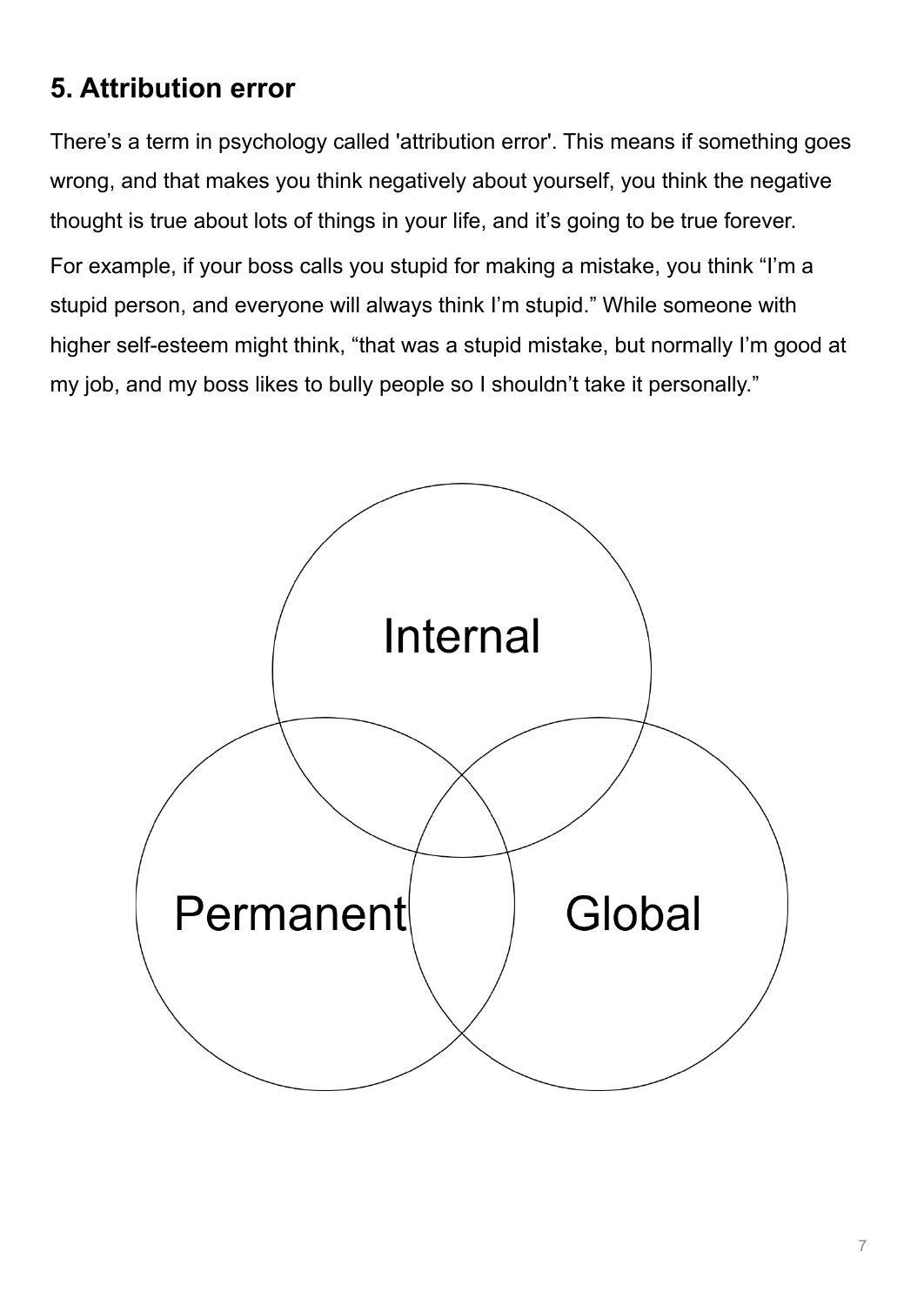## **Internal**

Internal means you interpret an event or criticism as being about yourself and the things that make you 'you', even if it's more to do with an external event – meaning something that's nothing to do with you.

For example, if you fail an exam, you might think, "I'm stupid," instead of "that was a really hard exam that most people would struggle with."

Thinking you're stupid would mean that you're blaming only your own abilities, while considering how hard the exam was would mean you're able to see other reasons things didn't go well. If you're able to look at other reasons, you're less likely to put yourself down.

### **Permanent**

Permanent means you see a setback or criticism as something that will always be true about you, no matter what happens in your life.

For example, if you don't go to the gym for a week because you have a cold, you might think, "I'm always so lazy", instead of "I don't have as much energy this week while I'm dealing with this cold."

Thinking that you're always lazy, even if you normally work out regularly, suggests you have low self-esteem because you're ignoring the fact you normally exercise. If you're able to think about how the cold is affecting your ability to do your normal routine at the moment, you can consider how events outside of your control affect your decisions sometimes. This makes it easier for you to avoid judging yourself negatively.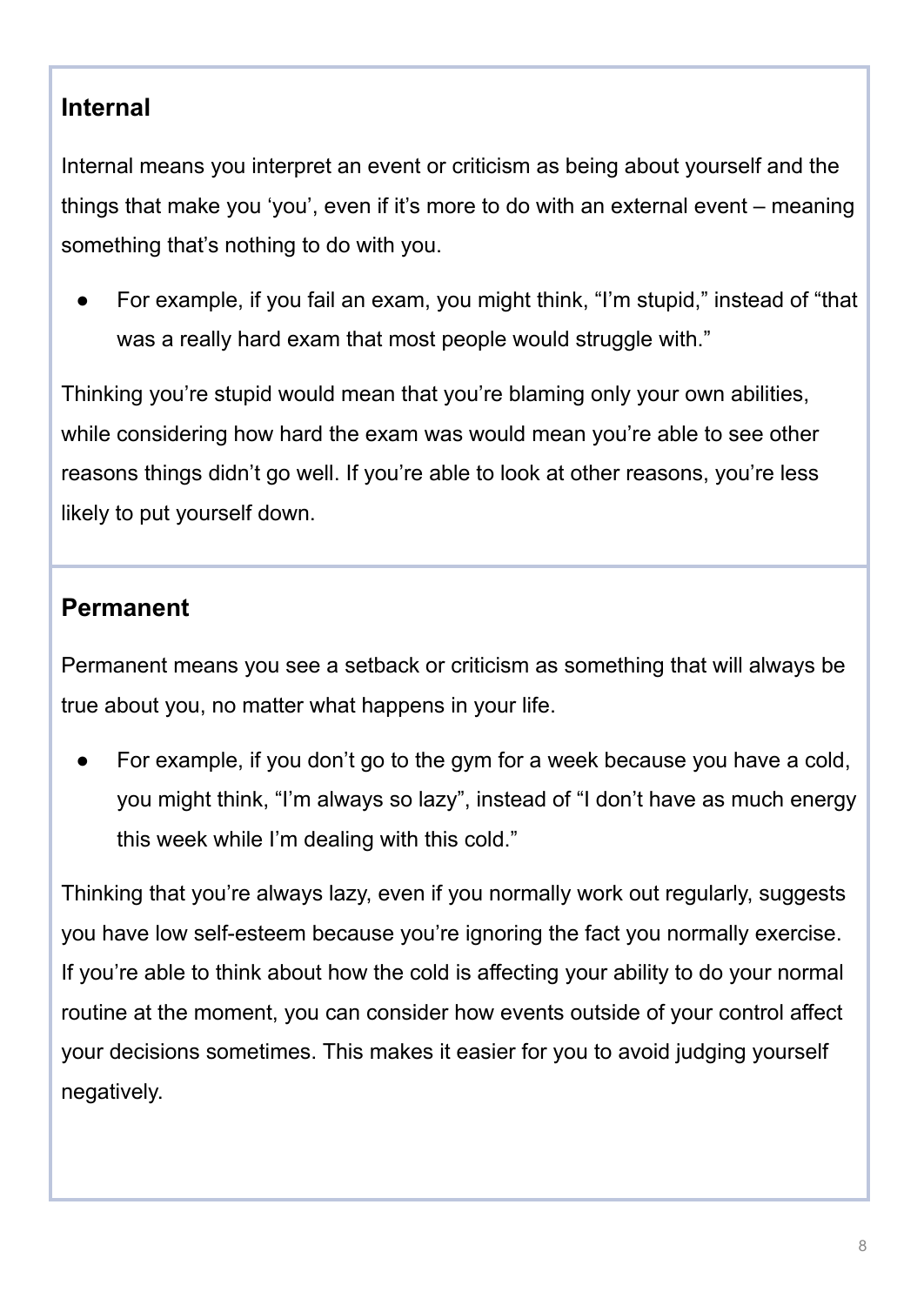## **Global**

People have many different parts to their personalities, and usually a number of different responsibilities. It's normal to be better at some things than others, and have good days and bad days even with things you're really good at. When you have low self-esteem, it's common to think negative events and criticism apply to every part of your life, instead of only one small part of who you are.

For example, if you're playing tennis for the first time and you lose, you might think, "I'm terrible at everything." A healthier thought would be, "I don't think I'm very good at tennis, I think I'll stick to football."

If you're able to think of yourself as a person with a number of different skills and parts to your personality, some stronger than others, your self-esteem is less likely to be affected by problems with one area.

# **6. Improving your self-esteem – Activity 1**

In this activity, you should write details about a situation and the thoughts that you had. Later on, you can try to change this type of attribution error to something more helpful.

First, use the worksheet on the next page to write about the situation and the negative thoughts.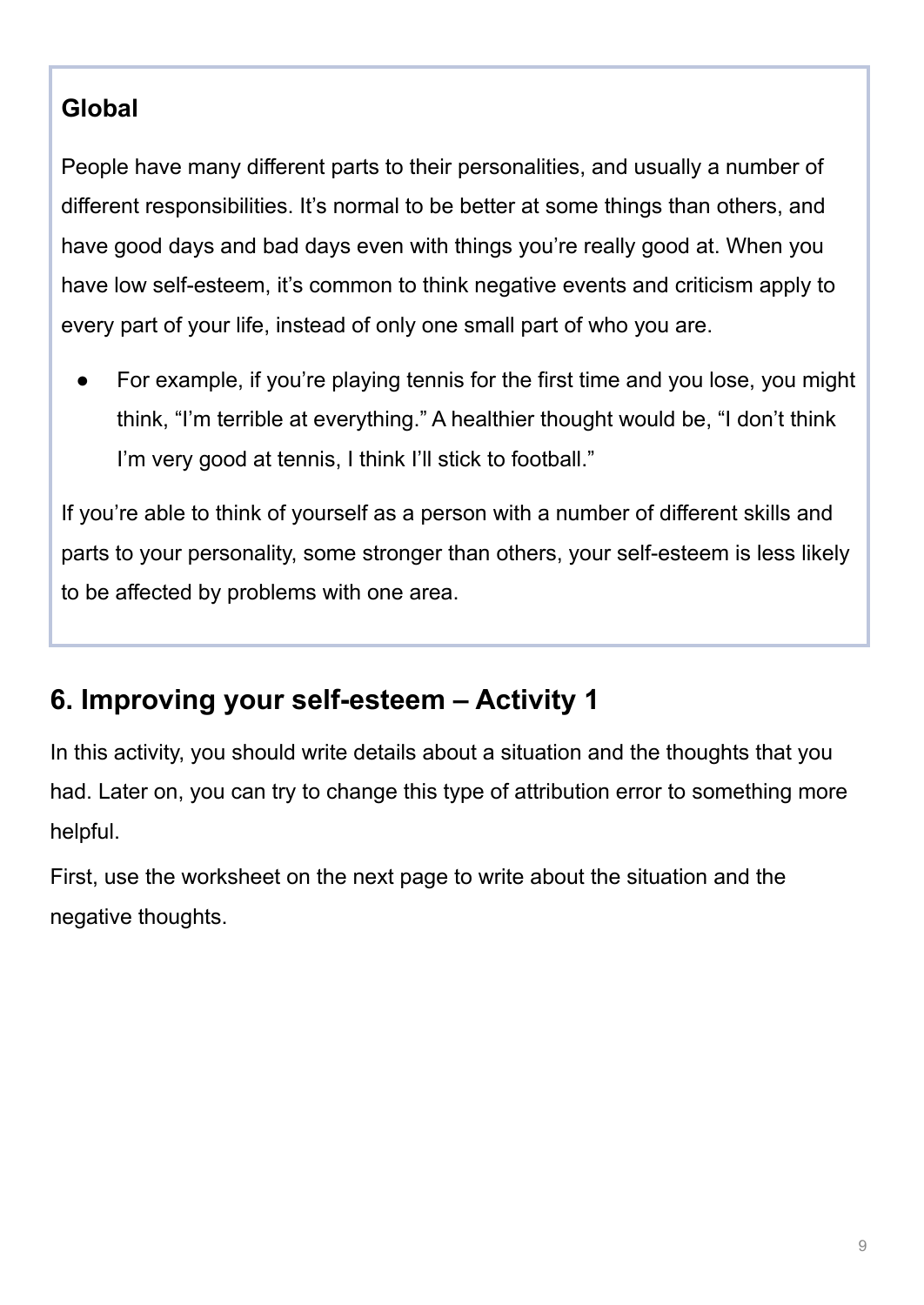### **Situation**

For example, you try a new recipe using ingredients you've never used before. It doesn't taste like it's supposed to, and your partner doesn't like it.

### **Internal – the thoughts you had about yourself.**

For example, "I'm useless for messing that up."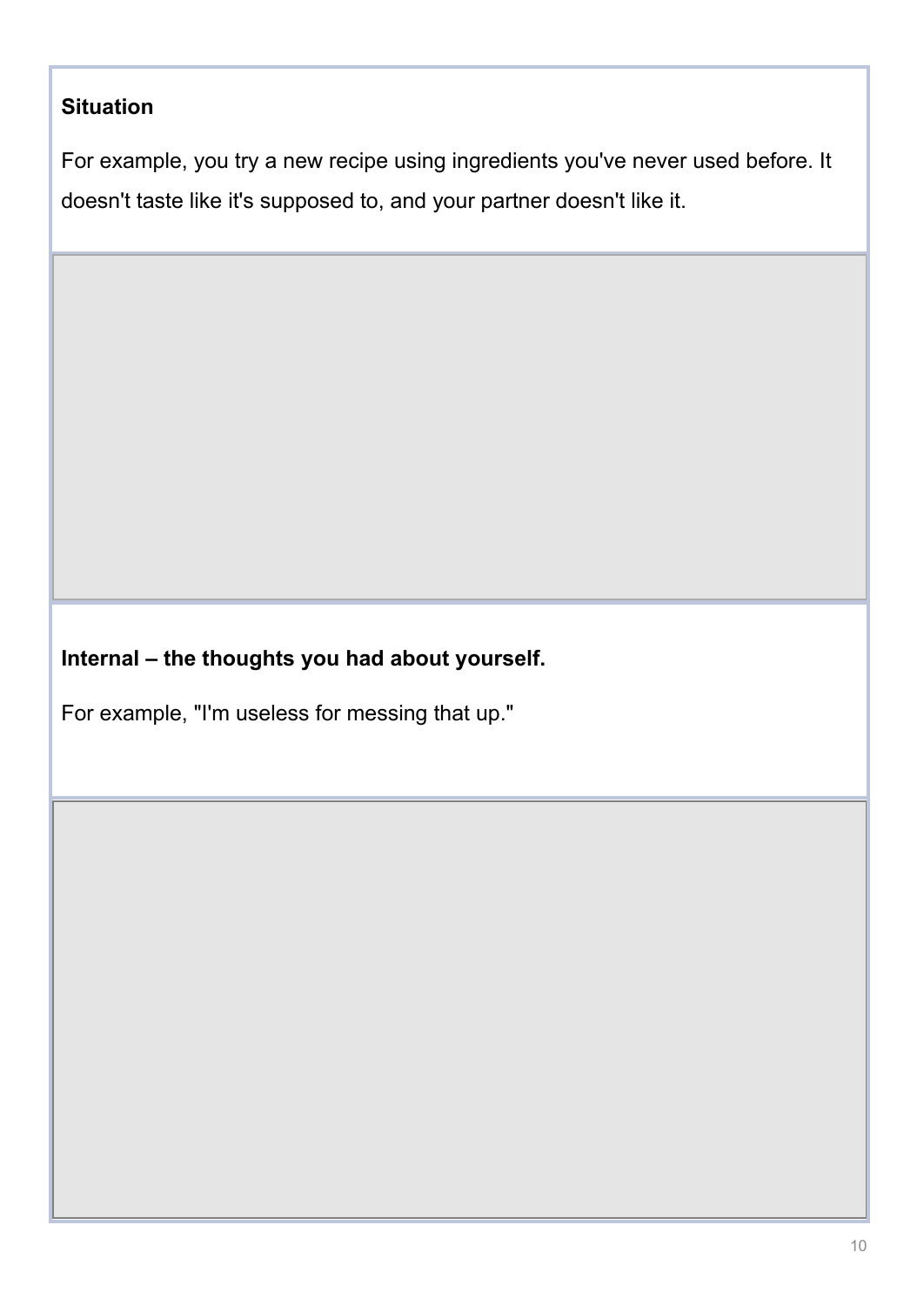**Permanent – what you think this situation means for the future.**

For example, "I'll never be able to cook anything decent."

**Global – what you think this means for every situation you're in.**

For example, "I'm useless at this recipe, I'm going to mess up everything that I cook and every new thing I try."

Now you've written out the answers based on attribution error, the next step is working to see the situation without it.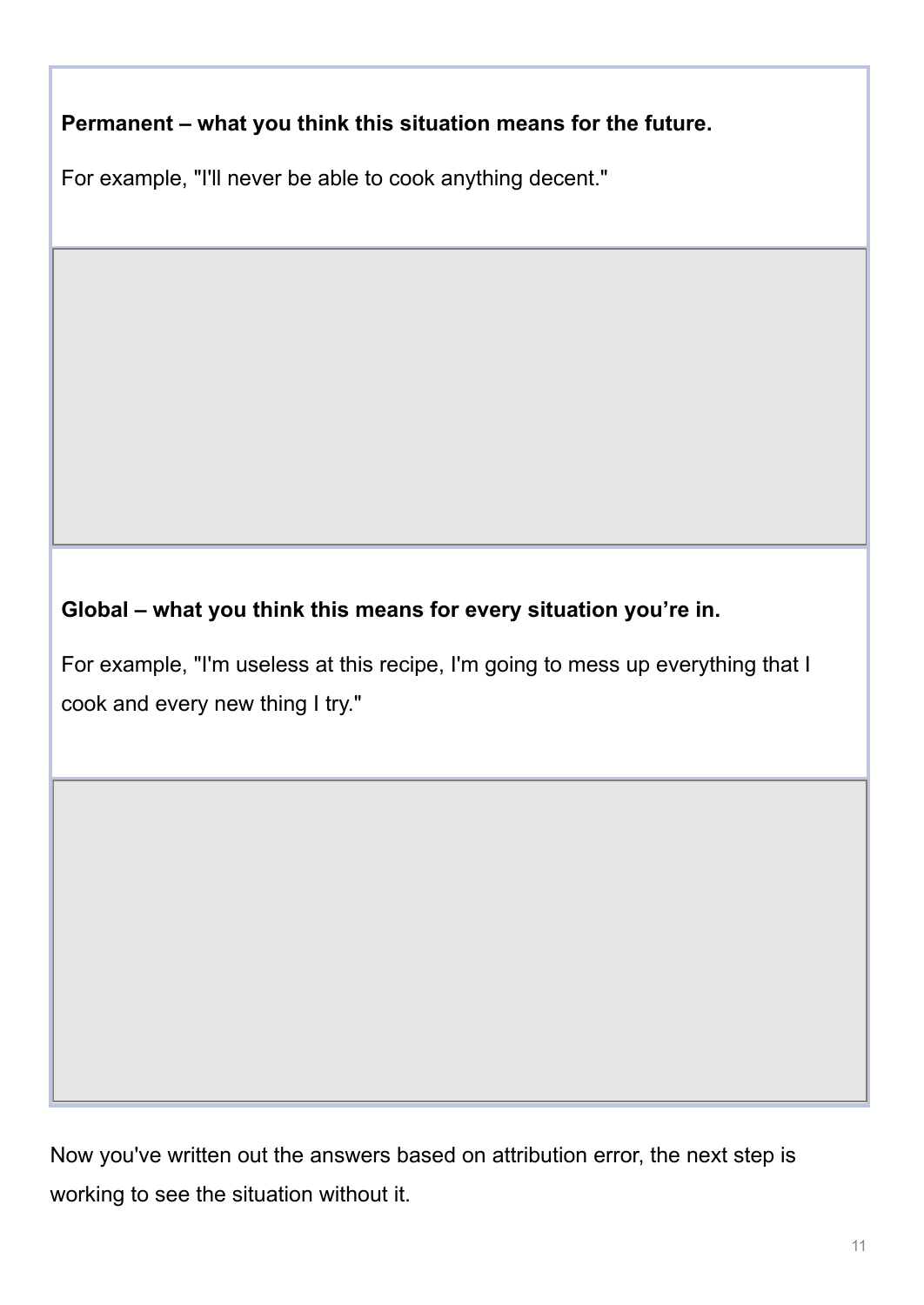# **7. Modifying attribution error**

Instead of believing the negative thoughts you have about yourself reflect internal, permanent, and global characteristics of yourself, you can modify the attribution error you're experiencing. The goal is to try and think of how these issues are external, temporary, and specific.

For example, if your boss calls you stupid for making a mistake, you can think: "my boss being a bully isn't my fault, I don't usually make mistakes, and I'm not stupid this was just one mistake that I made once. It doesn't define me as a person."

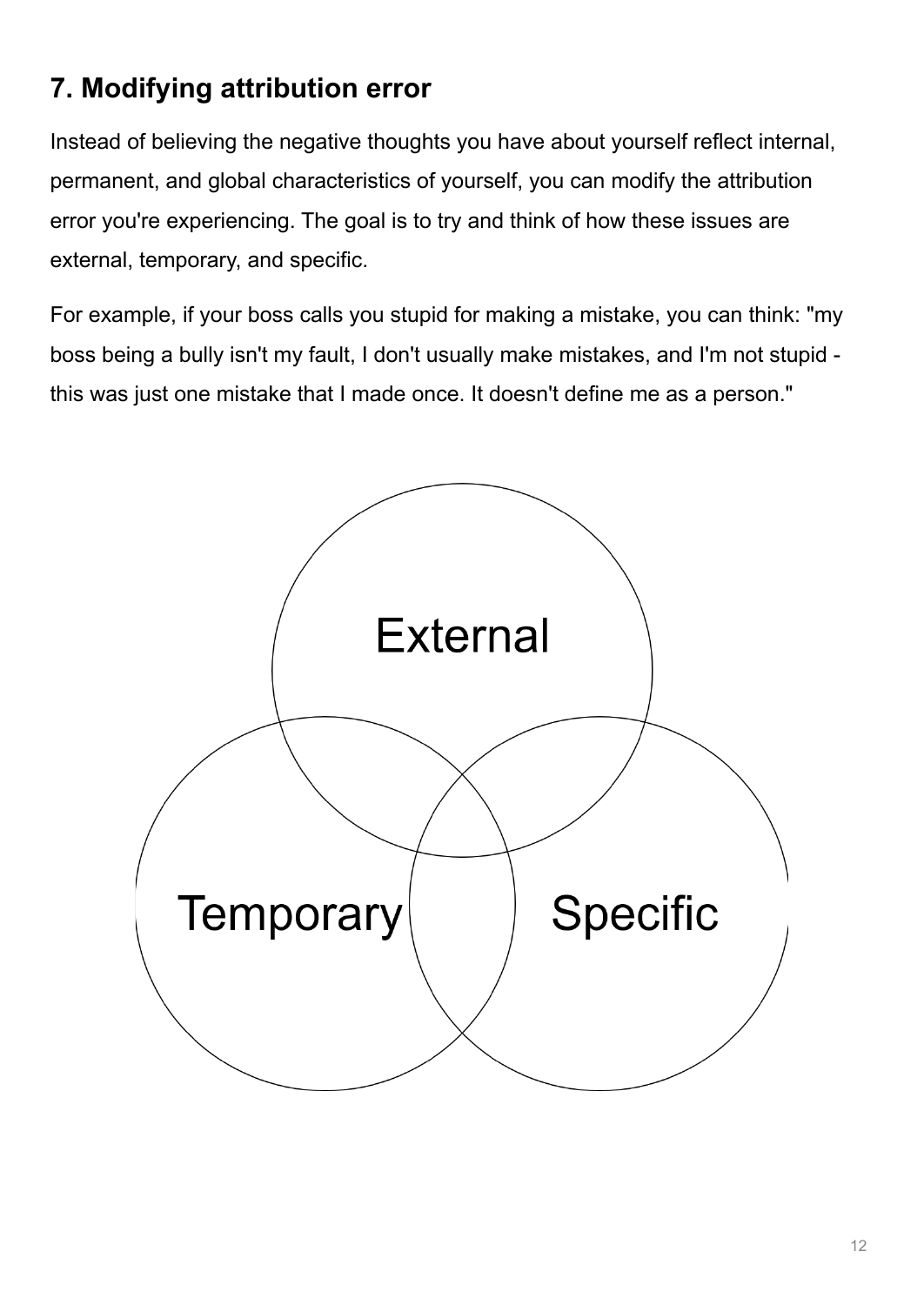## **External**

Thinking about negative things as external means you recognise there are factors outwith your control that can have an impact on a situation, so if something goes wrong it's not your fault.

For example, if you're late for a meeting, you might think, "I'm unreliable," instead of a more accurate and helpful thought, like "there was an accident on the road that delayed traffic - there was nothing I could do about that."

Thinking you're unreliable would mean you're only blaming yourself as a person for being late, while considering how bad the traffic was would mean you're able to see reasons external to you for things not going as planned.

## **Temporary**

Thinking about negative things as temporary means recognising that negative things, such as lateness, may not be true or relevant all the time, or forever.

For example, if you're late because of traffic, thinking "I'm always late" doesn't make sense if you usually arrive to work on time. It makes more sense to think "I was late today, that doesn't mean I'll be late all the time."

Thinking that you're always late ignores all the times that you haven't been late, and all the times you'll be punctual in the future.

# **Specific**

Thinking about negative things as being caused by specific circumstances helps you to understand that they don't reflect everything about you or your life. Instead, the negative thing only applies to one particular situation.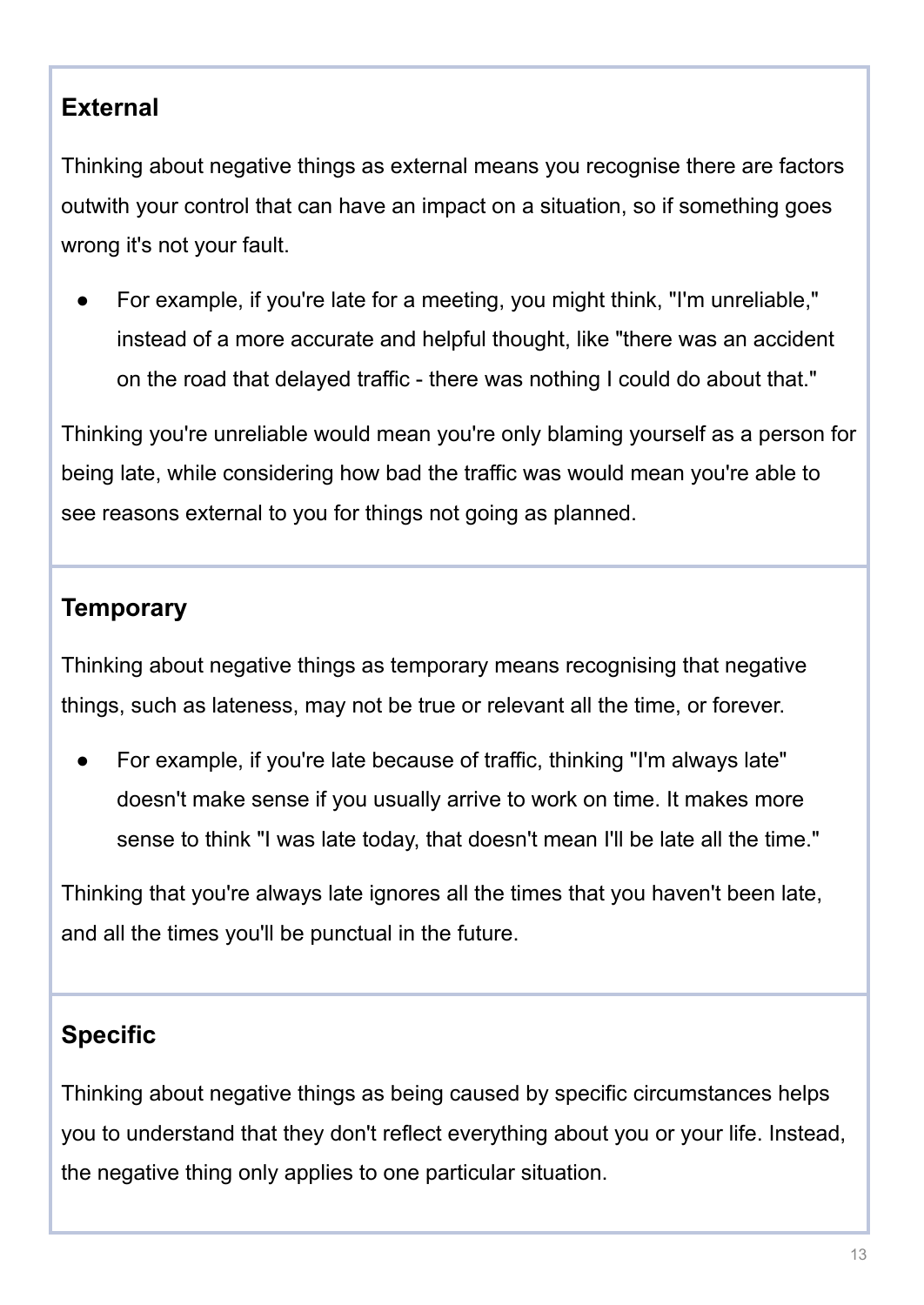For example, if you're late for work you might think, "I'm unreliable." It would be more helpful to think: "I'm reliable in most parts of my life, and I'm usually reliable when it comes to getting to work. I was late today because of one specific issue."

Thinking that you're unreliable ignores all the evidence you have that you can be reliable.

# **8. How to modify attribution error - Activity 2**

In this activity, you should write about the thoughts that you had, and try to change the attribution error to something positive.

On the worksheet on the next page, write about the same situation as you did in the last section, but this time write about how the situation is external, temporary, and specific.

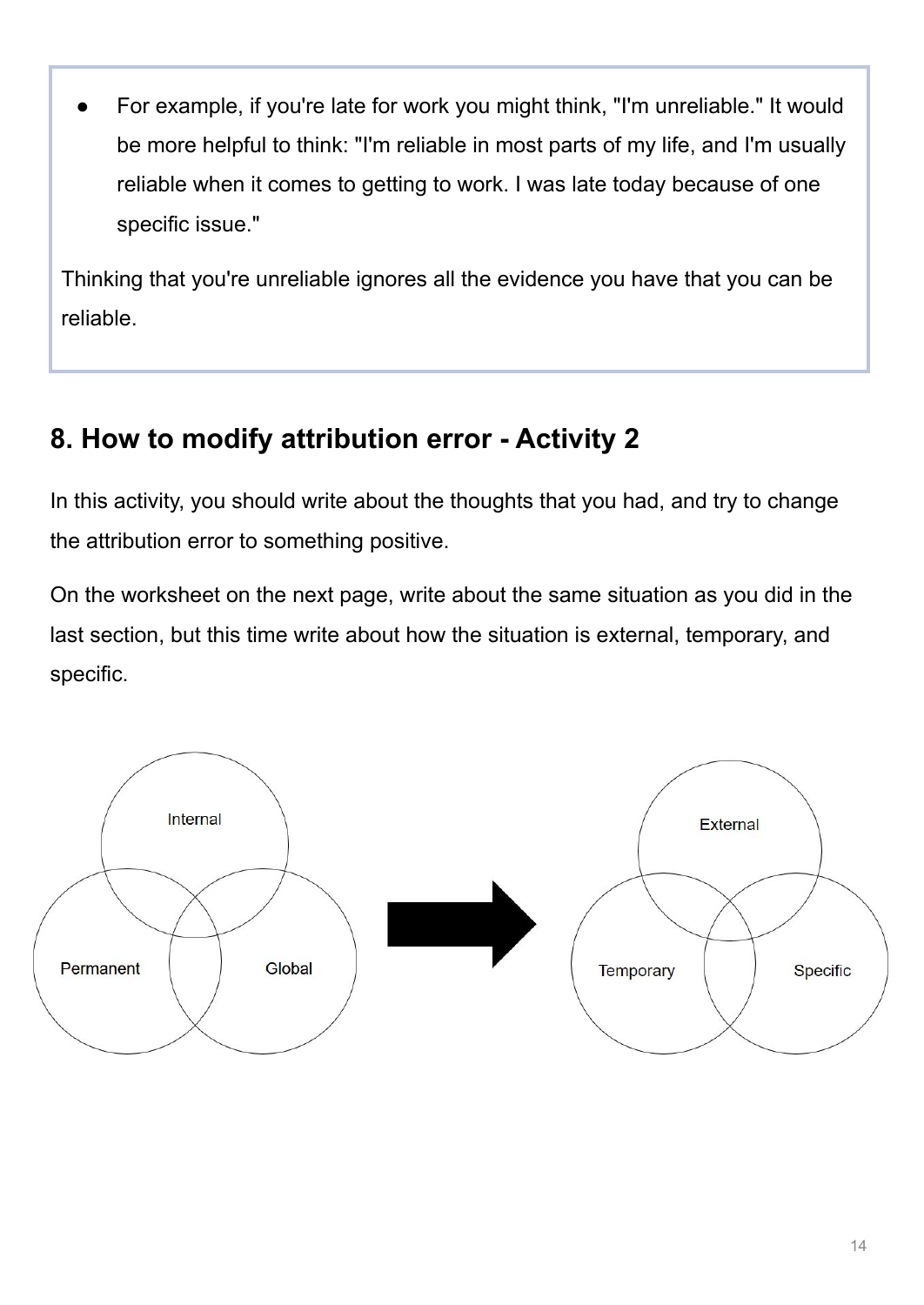**External – the things that affected this situation that had nothing to do with you.**

For example, "that was a really complicated recipe, and the shop didn't have a couple of the ingredients."

**Temporary – reasons that this exact problem may not happen again.**

For example, "this was the first time I tried this recipe. Next time I'll have a better idea of what to do."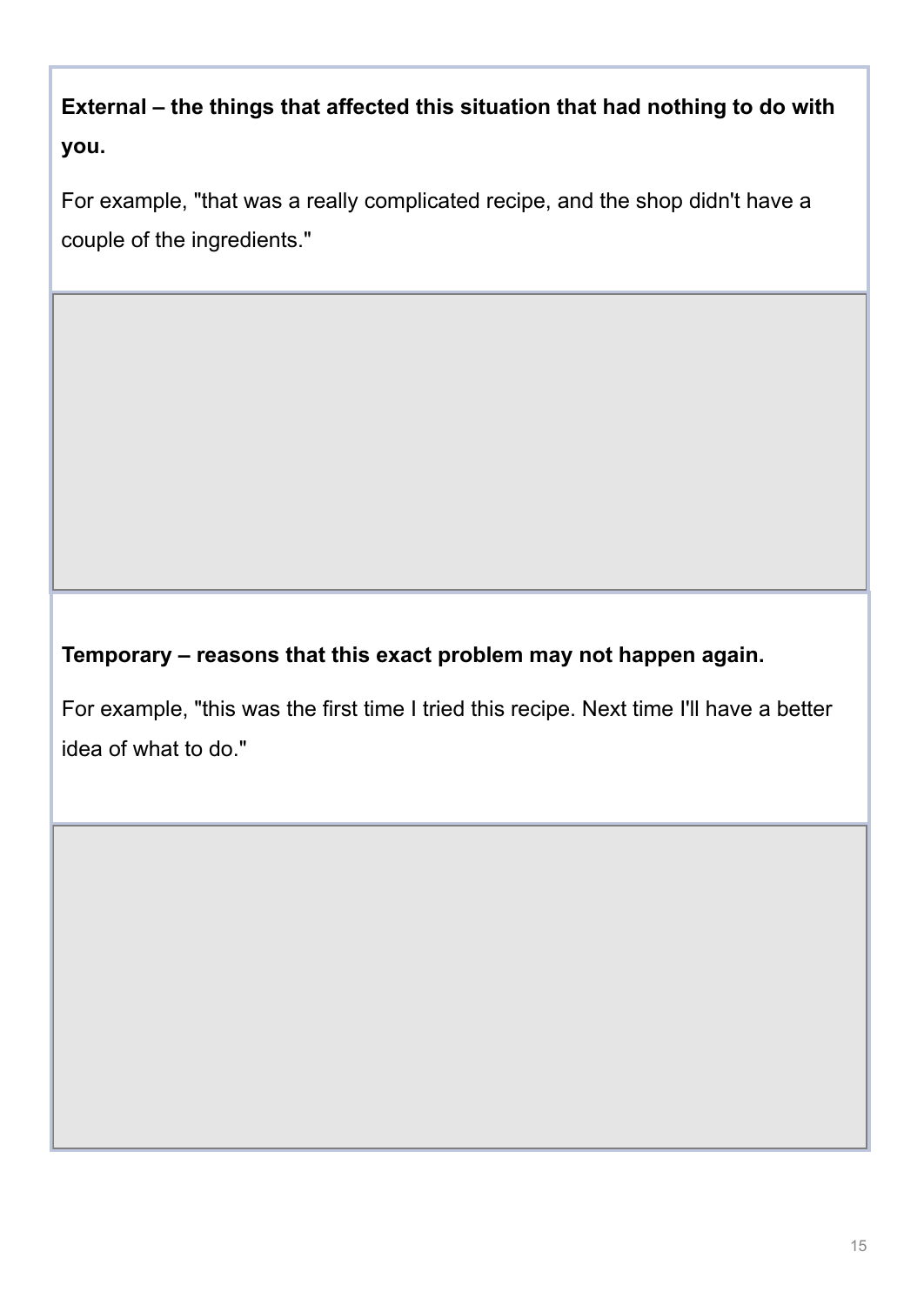**Specific – reasons that this situation doesn't represent everything in your life.**

For example, "there are lots of other recipes I'm good at making. I've only had trouble with this one. That doesn't make me a bad cook."

Keep doing this every time you find yourself thinking incorrectly about a situation and thinking it means bad things about who you are.

# **9. Attribution error when things go well**

Attribution error also works when things go well - people with low self-esteem often think their achievements are down to external, temporary, or specific factors. This means you might feel as though positive things you do aren't reflections of you as a person or your qualities.

To work against this type of attribution error, you need to look at achievements and do the opposite of what you did for setbacks in the previous section. This will allow you to see the positive things about yourself more clearly, and recognise when you've achieved something and you should be proud.

Don't be afraid to say positive things about yourself. Remember, it's not boasting if it's true.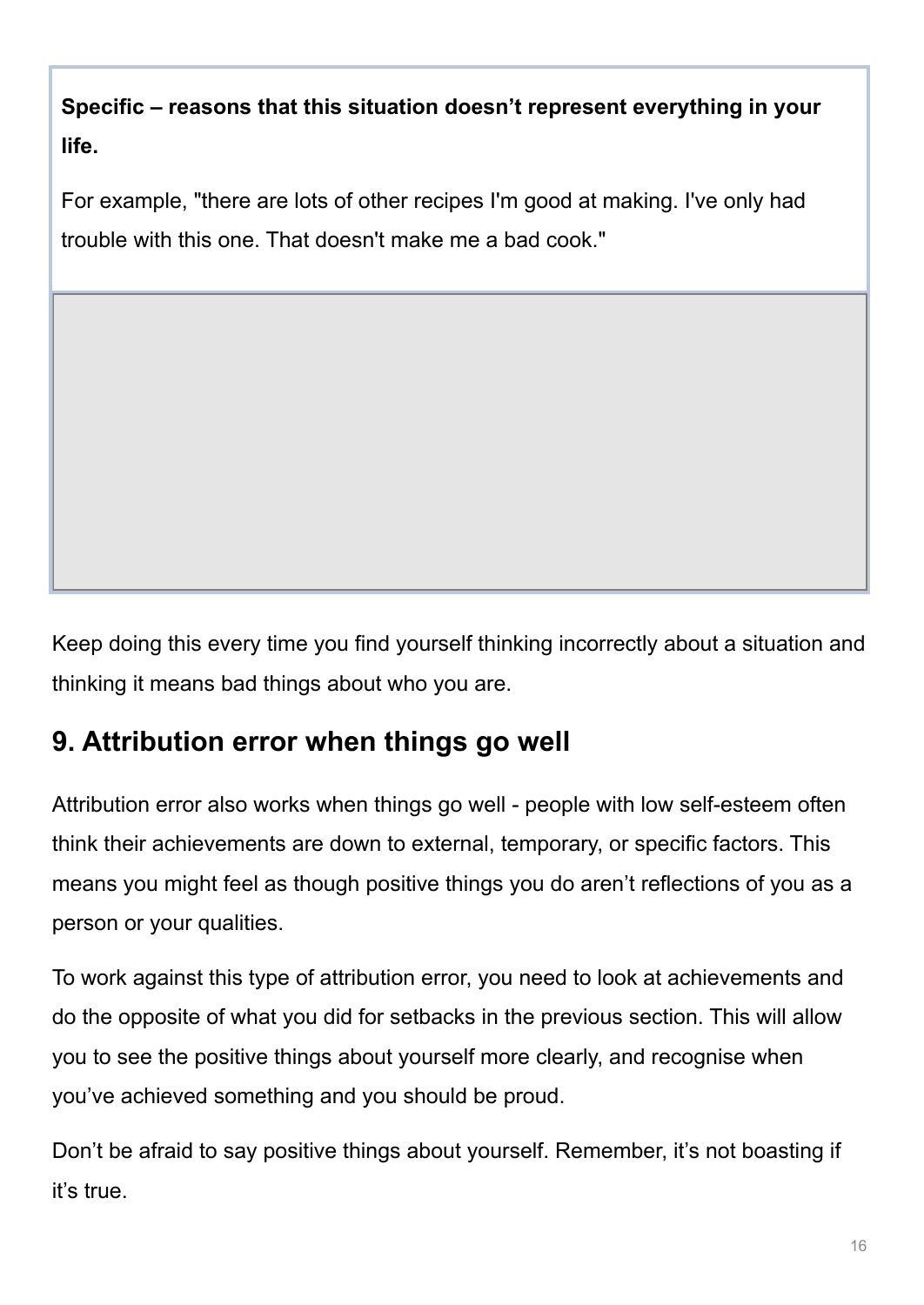# **10. Activity 3**

Use the boxes below to write about a time when things have gone well.

Write about how attribution error left you thinking your achievement was external, temporary, and specific instead of internal, permanent, and global.

#### **Situation**

For example, you organise a party for someone and it goes really well, and everyone praises you.

#### **External – reasons you think the achievement wasn't because of you.**

For example, "everyone at the party was only happy because someone else organised those games."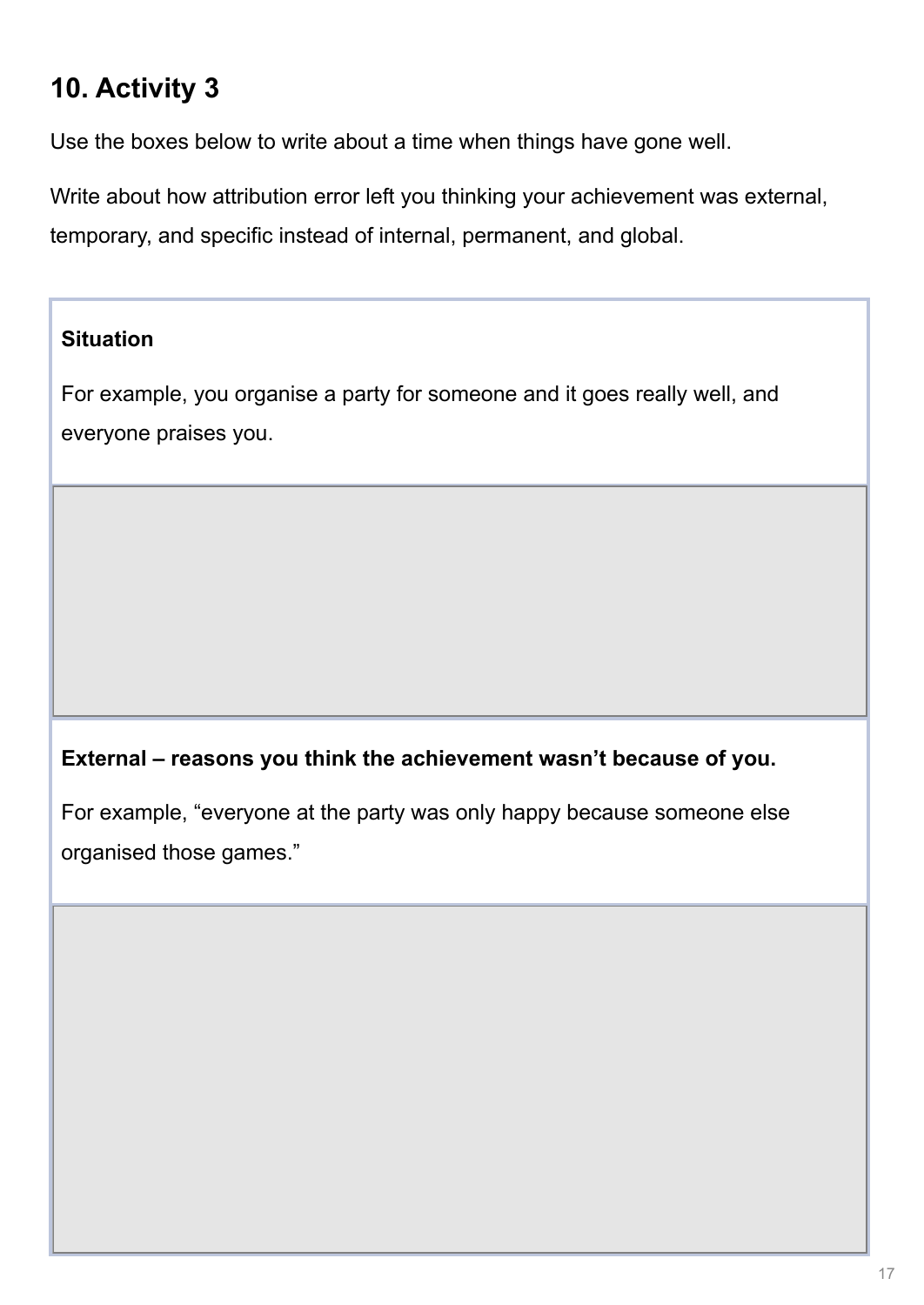**Temporary – reasons you think this achievement won't happen again.**

For example, "I got lucky with this party, I won't be able to pull that off again."

**Specific – reasons you think this achievement doesn't truly say anything about you as a person.**

For example, "I might have done well organising this party, but I'm useless at organising anything else."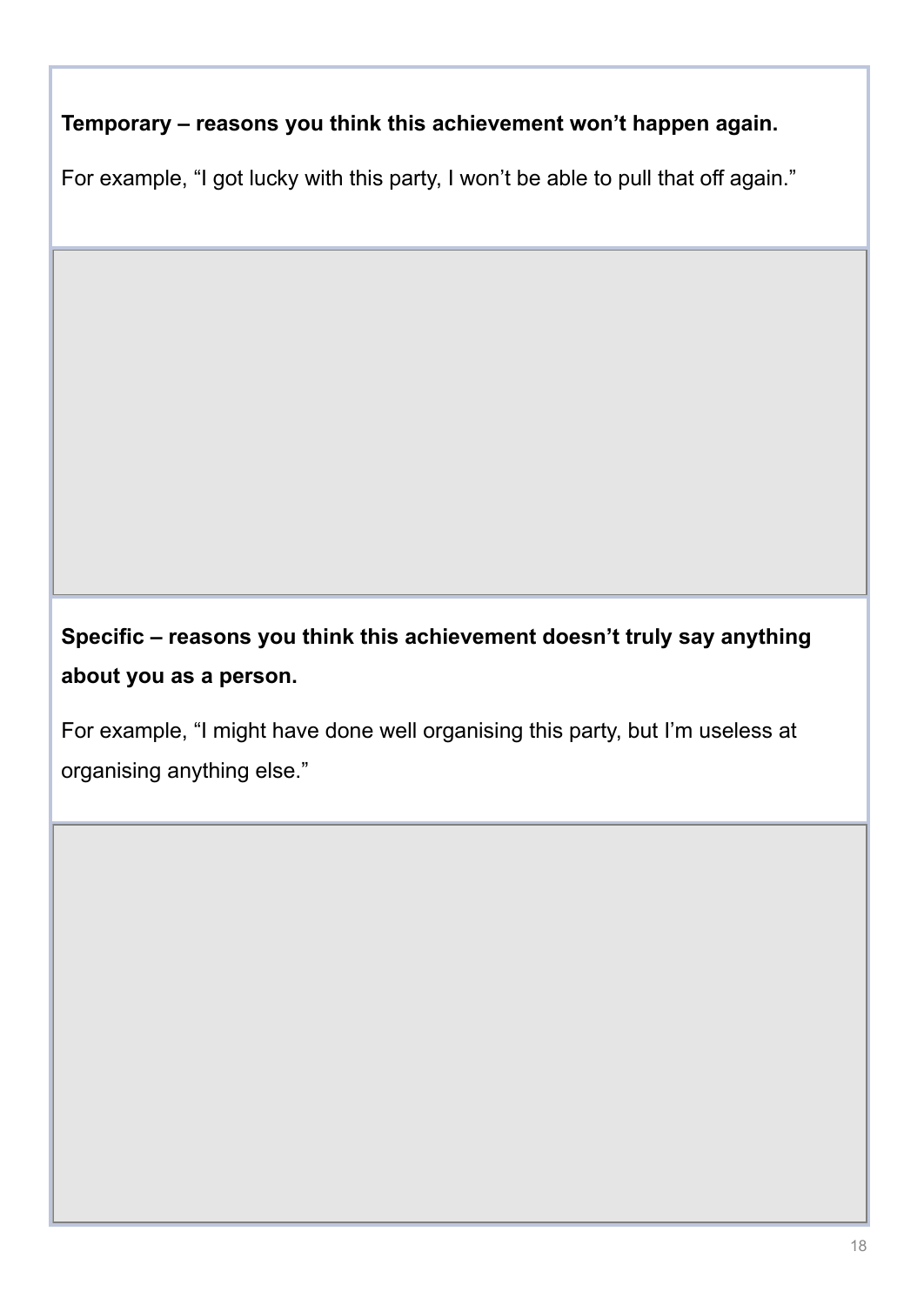# **11. Activity 3 (continued)**

In this activity, you should write about the thoughts that you had, and try to change the attribution error to something positive.

Write about the same situation as you did in the last section, but this time write about how the situation is internal, permanent, and global.



#### **Internal – reasons this achievement was because of you.**

For example, "I worked really hard on this party and it wouldn't have gone as well if it wasn't for my planning skills."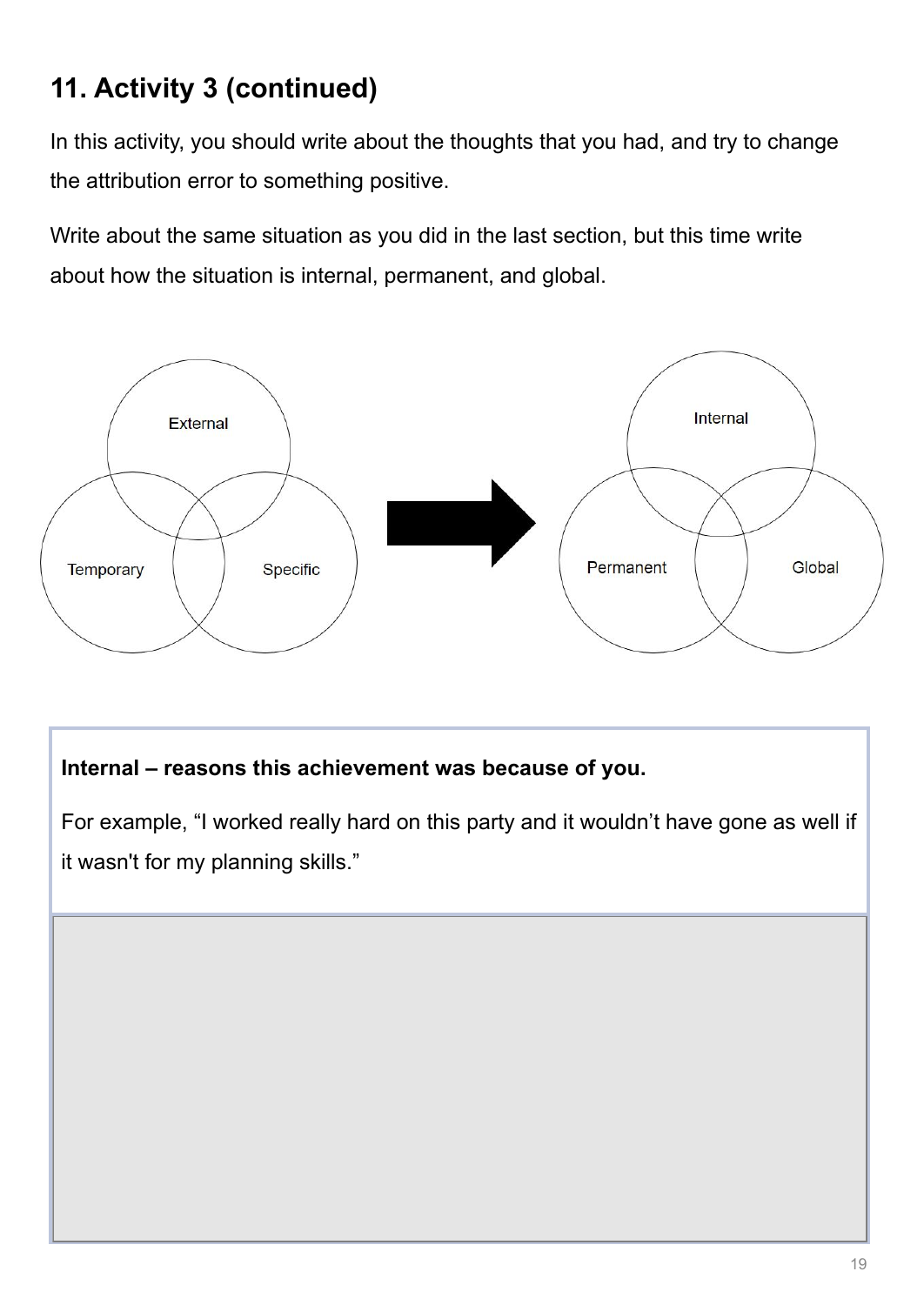#### **Permanent – reasons this achievement could happen again.**

For example, "usually when I put my mind to organising something it works out well – I can't think of many times when I've planned something and it hasn't been a success."

# **Global – reasons this achievement says something about you and your qualities.**

For example, "I'm quite an organised person, and this party is a good example of that."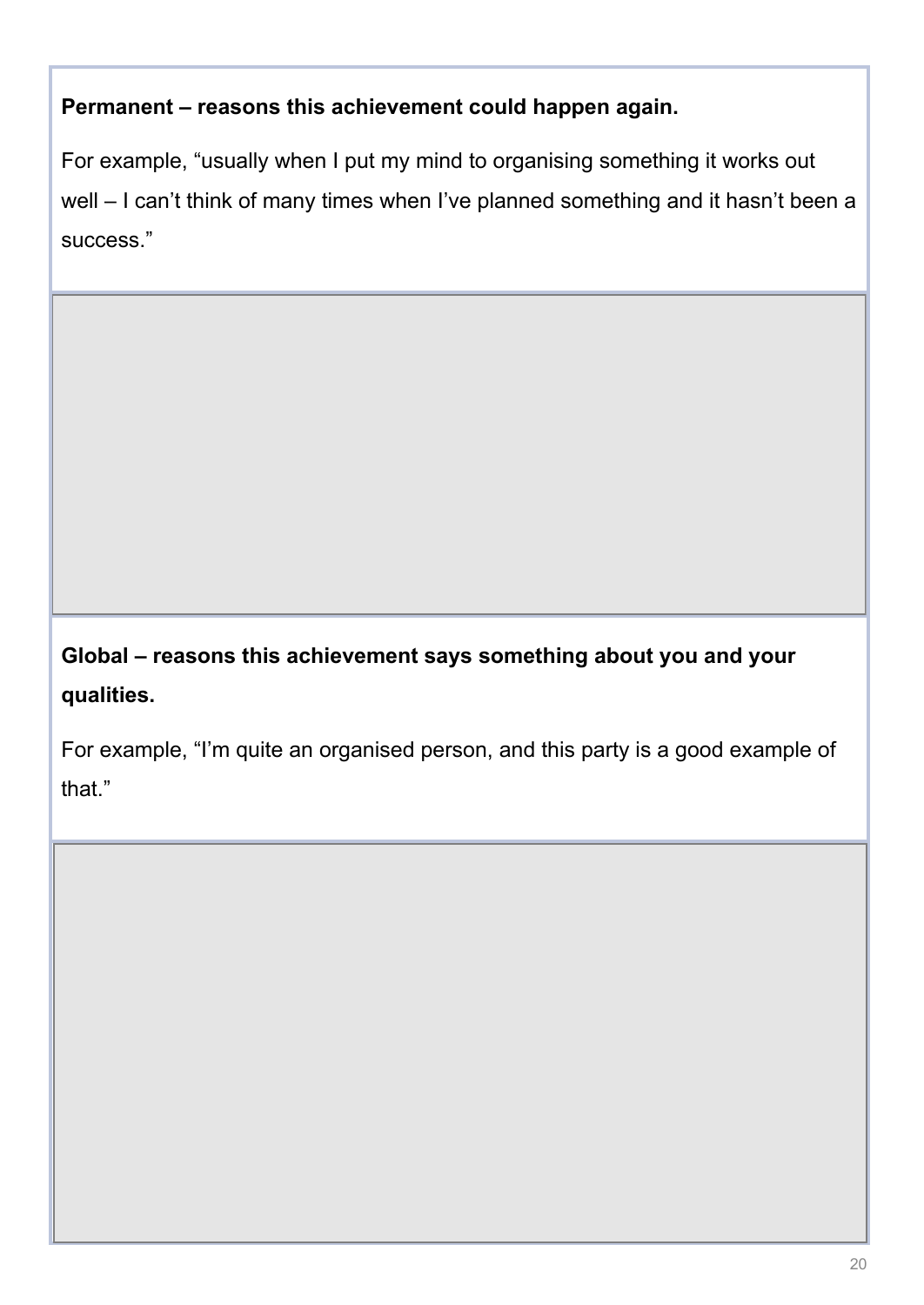Try to do this every time something goes well in your life, until it's easier for you to recognise your own achievements and good qualities.

# **12. Negative thoughts about yourself**

Negative automatic thoughts are unhelpful thoughts that pop into your mind, without you making any effort to think of them. They're believable and usually upsetting – this can affect your mood and what you do. You might have unhelpful thoughts about all kinds of things.

It's important to remember that a thought isn't necessarily a fact, or based on reality. You might believe the negative unhelpful thoughts that pop into your mind, but it's actually important to question them. They can be based on unhelpful assumptions.

If you're experiencing a lot of negative automatic thoughts about yourself, it could be helpful to [work through the Depression self-help guide.](https://www.nhsinform.scot/illnesses-and-conditions/mental-health/mental-health-self-help-guides/depression-self-help-guide)

Beginning to recognise certain patterns of thinking that are common in people with low self-esteem is an important first step in feeling better. People with low self-esteem often accept negative thoughts about themselves as facts, when actually they're just judgements that are affected by how they feel.

# **Here are some common patterns of unhelpful thinking:**

## **Black and white thinking:**

People often see things as black or white when they have low self-esteem – there's no 'in between'.

For example:

- $\bullet$  "I failed that maths exam my life is a disaster and I'm stupid."
- "My partner broke up with me  $-$  no one will ever love me again."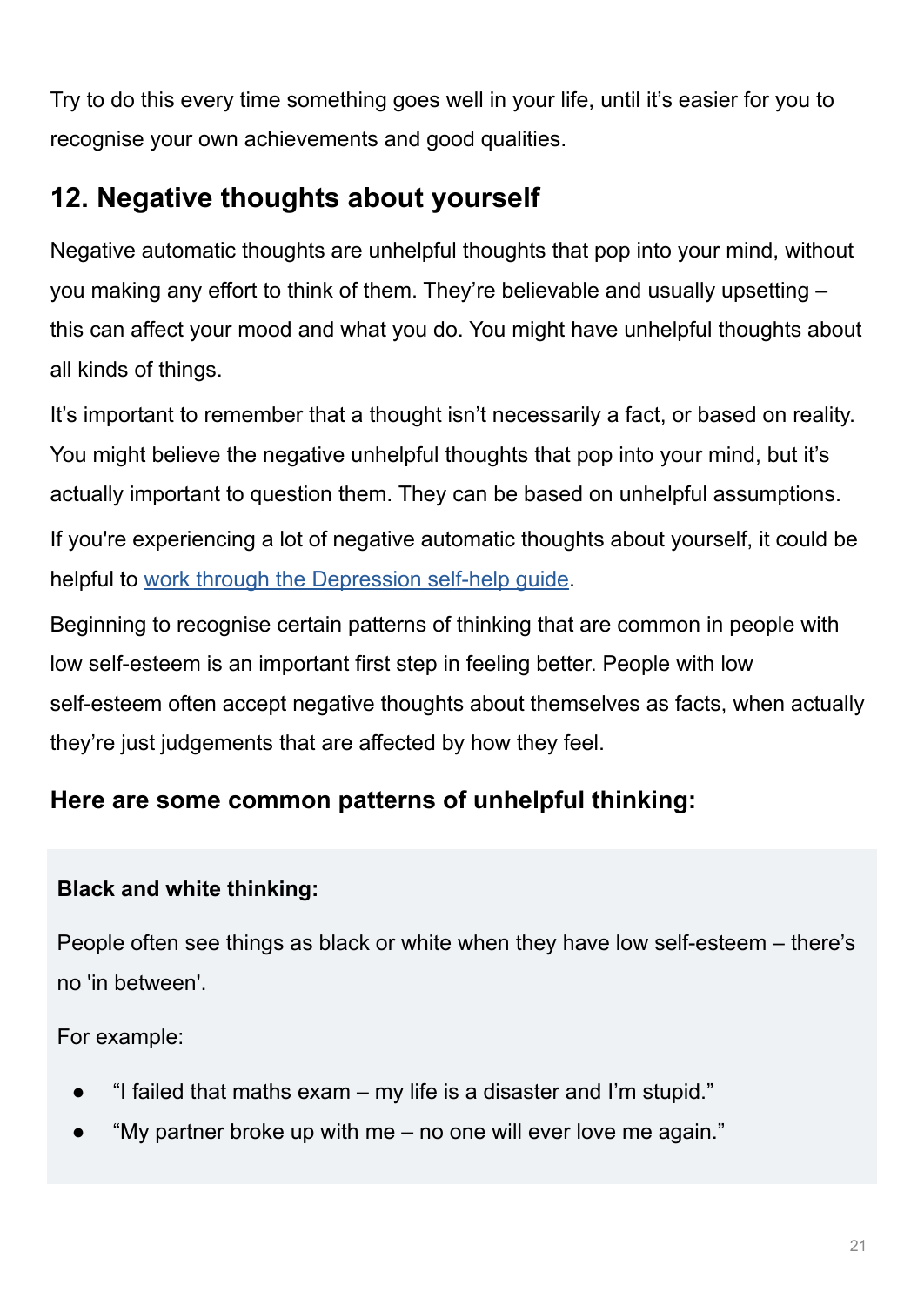#### **Over-generalising:**

Based on one isolated incident, people with this thinking pattern assume all future events will follow a similar pattern. It becomes hard to see a negative event as a one off.

For example:

After failing your driving test, you think you'll never be able to drive.

### **Dismissing the positives:**

Often people with low self-esteem can ignore the positive aspects of life or situations, and instead focus on the negative.

For example:

Your boss gives you a good review, but you're certain that he gave everyone a good review and that your job performance is below average.

### **Emotional reasoning:**

This means treating emotions as if they're facts.

For example:

- "I feel alone, that means nobody cares about me."
- "Something bad happened  $-1$  must be responsible."

#### **Must and should statements:**

People with low self-esteem often live by fixed rules for themselves about what they "should" do and how they "should" feel, and judge themselves harshly if they don't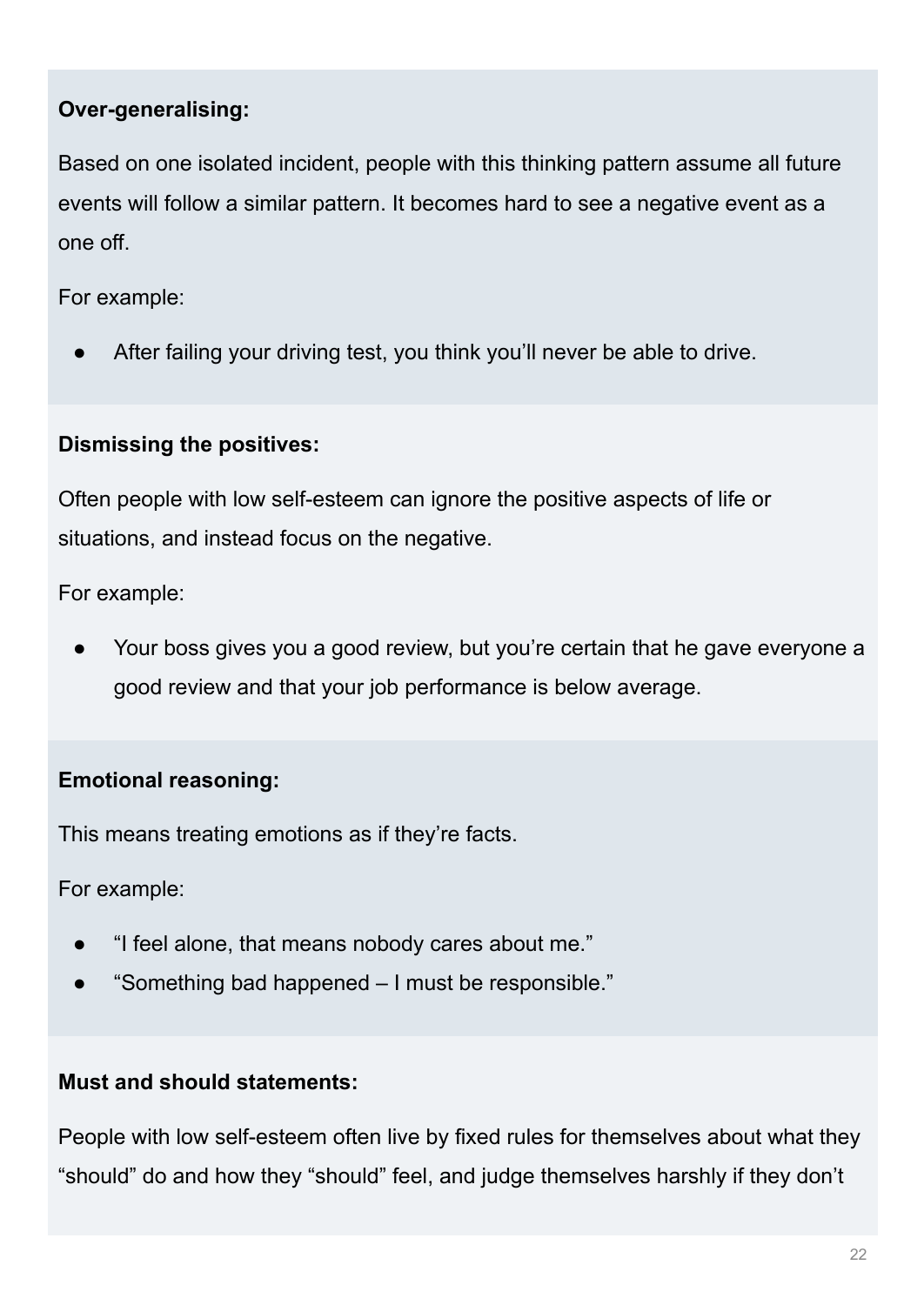meet them.

For example:

- "I should have found a better job by now."
- "I must vacuum the whole house every day."

When people think like this, they're being critical of themselves, which brings their mood down.

If you find yourself thinking this way, it can help a lot to accept that things and people aren't always perfect, and they don't have to be for you to be happy.

## **Jumping to conclusions:**

People with low self-esteem often assume they know what others are thinking, and the assumptions are usually negative.

For example:

A friend doesn't say hello when you see them across the street. You think they must hate you and never want to see you again. In fact, they just didn't see you.

Jumping to conclusions can also make you feel like you know the future, and that it will be bad.

For example:

"I lost my job  $-$  I'll never find another one."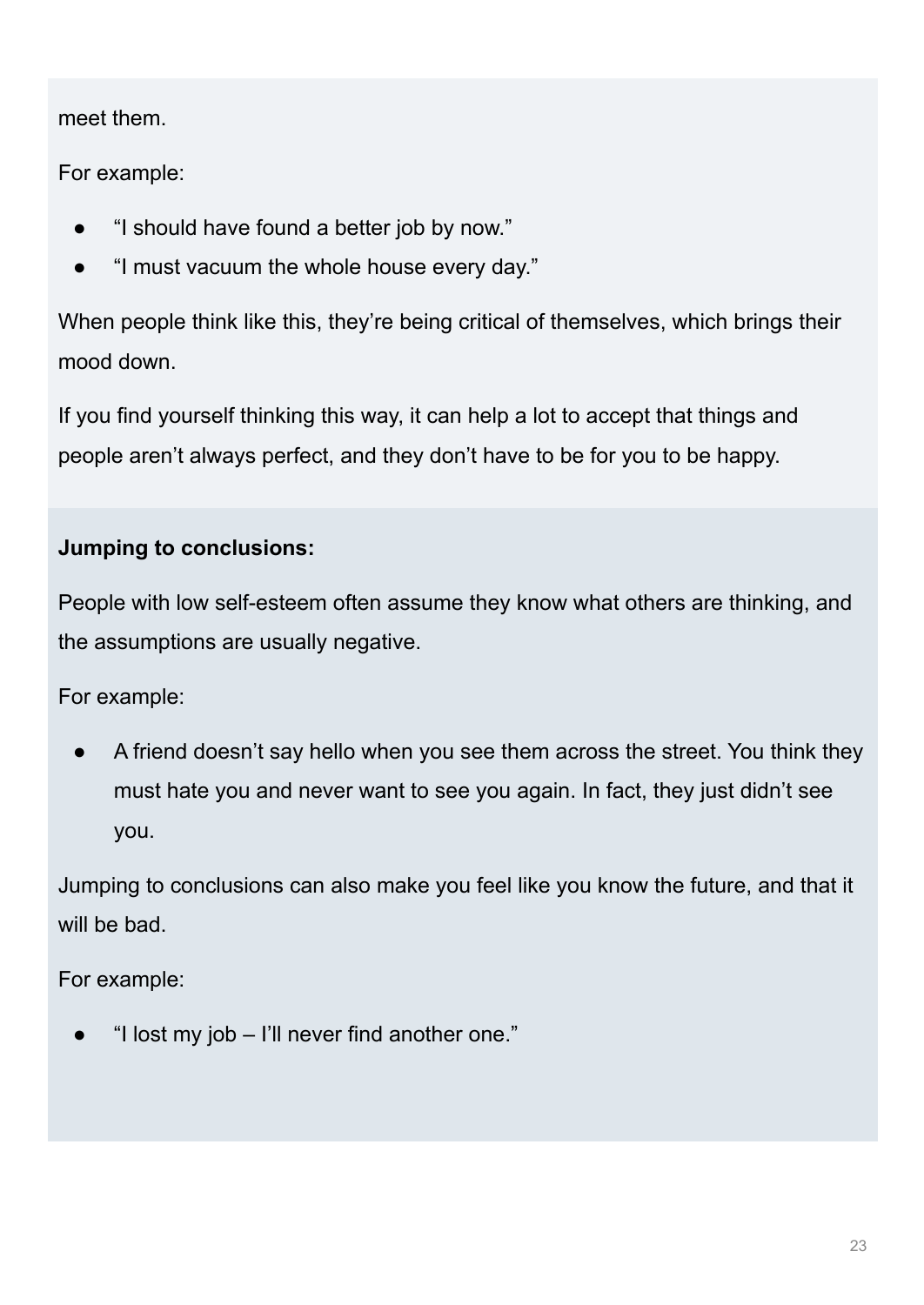### **Labelling:**

People who have low self-esteem often label themselves in negative ways.

For example:

- "I'm ugly."
- "I'm stupid."

#### **Personalisation:**

People who think this way believe that everything is to do with them, and it's usually negative – they place blame on themselves for no logical reason.

For example:

"My colleague is in a bad mood today  $-1$  must have done something to upset them." In reality, your colleague's bad day could have nothing to do with you.

It's important to remember that anyone can experience thoughts like this, and that patterns of unhelpful thinking can be managed so they don't bother you as much, or at all.

# **13. The cycle of negative thoughts**

Once you have recognised an unhelpful thought about yourself, the next stage is to challenge it.

The example below outlines the cycle of negative thoughts and feelings. It shows how a situation, combined with negative feelings, can create a cycle with unhelpful thoughts. When you have an unhelpful thought, it makes you feel upset and bad about yourself, which creates more negative feelings. It also works the other way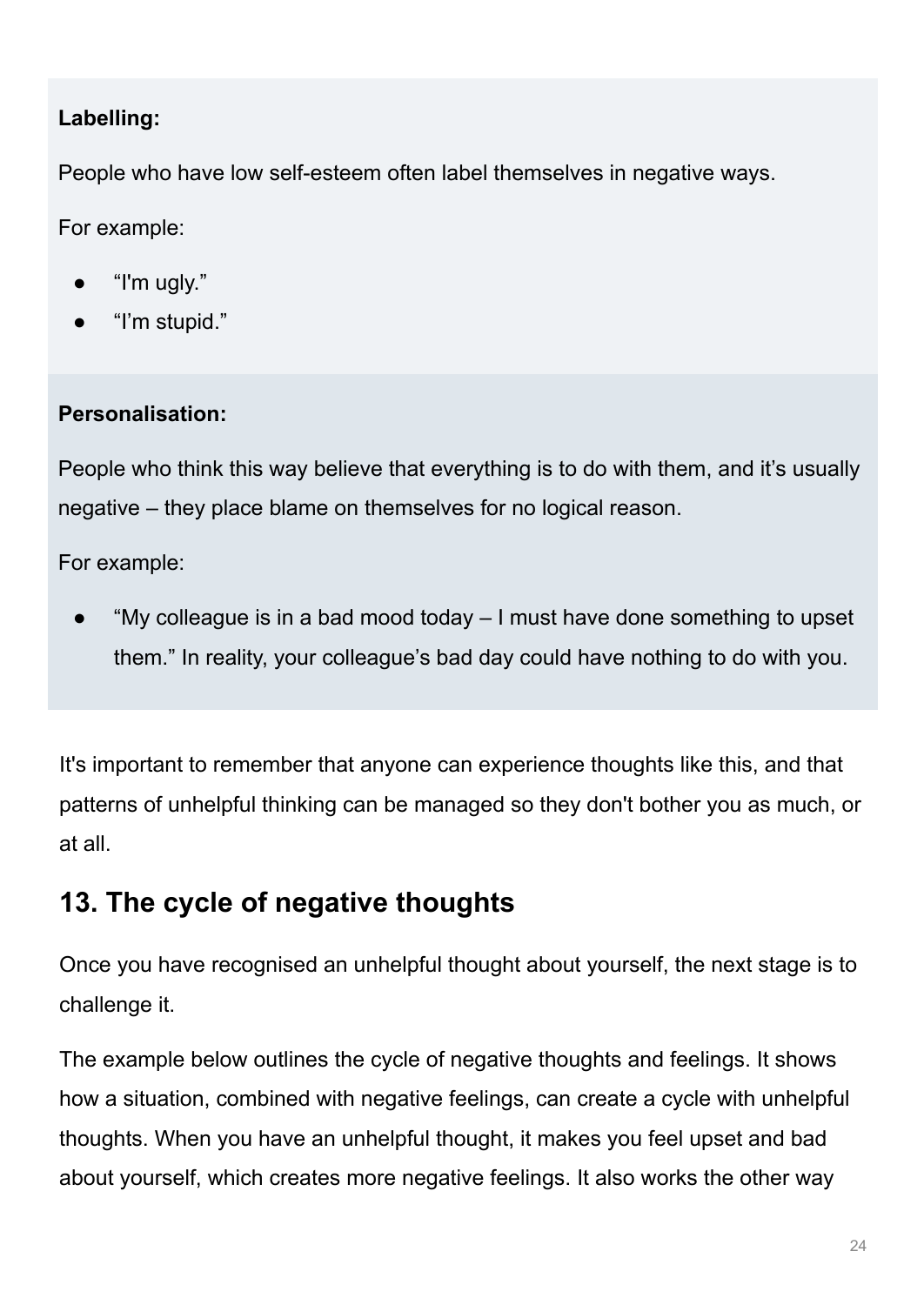around - negative feelings make it more likely you'll have unhelpful thoughts, which create more negative feelings.

In the next section, you can fill out an example of this cycle from your own life.

#### **For example:**





#### **My unhelpful thought**

"I'm worried my colleagues will have extra work to do and be angry with me, and I'm scared my boss will think I'm lazy."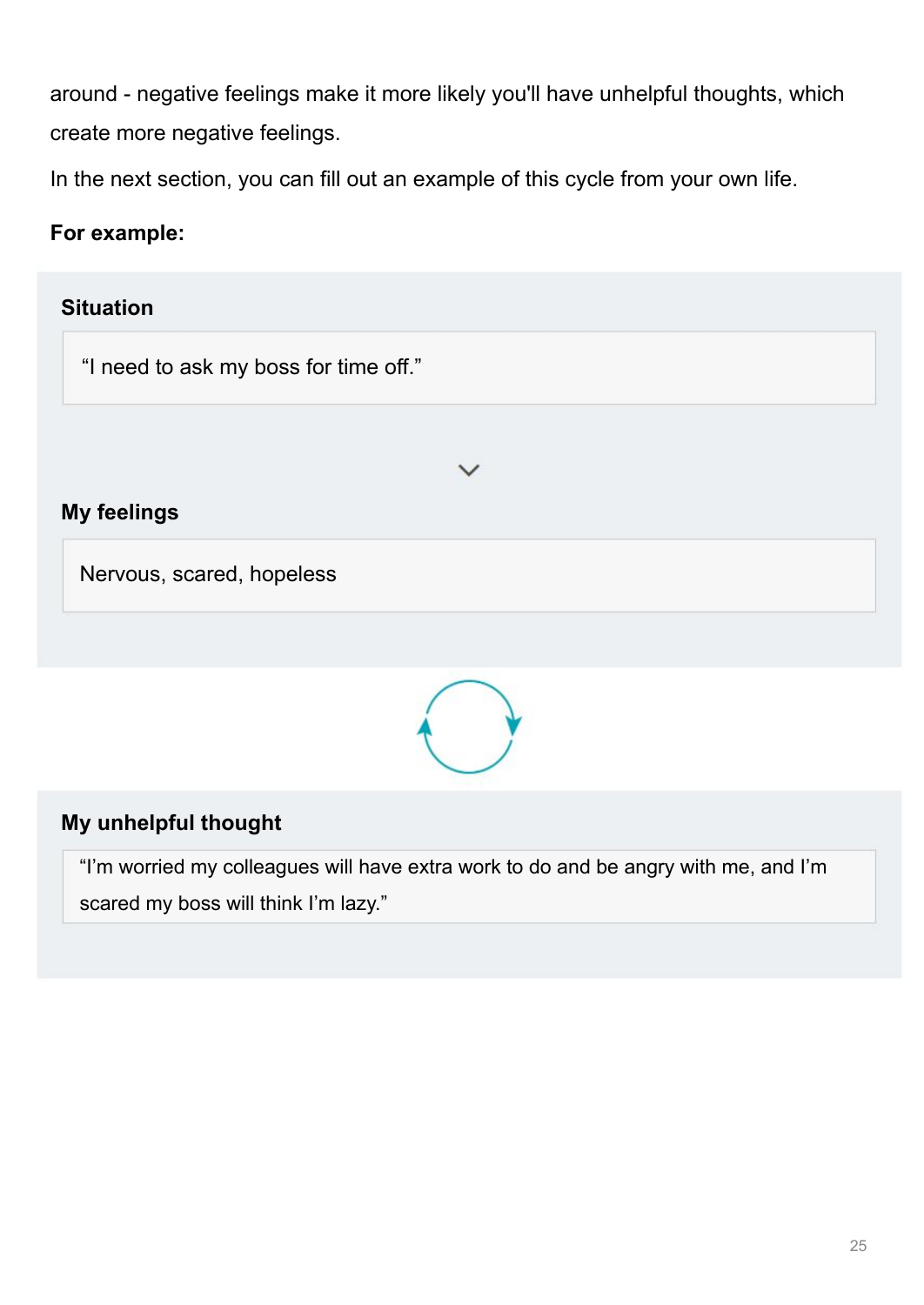# **14. Activity 4 - identifying the cycle of negative thoughts**

Use the boxes below to write about a time when you had an unhelpful thought. This will help you to understand and remember how the cycle of negative thoughts and feelings works.

The next time you're experiencing unhelpful thoughts about yourself, it will be easier to remember what is happening and challenge the negative thought.

| <b>Situation</b>     |              |  |
|----------------------|--------------|--|
|                      |              |  |
|                      |              |  |
|                      | $\checkmark$ |  |
| <b>My feelings</b>   |              |  |
|                      |              |  |
|                      |              |  |
|                      |              |  |
| My unhelpful thought |              |  |
|                      |              |  |
|                      |              |  |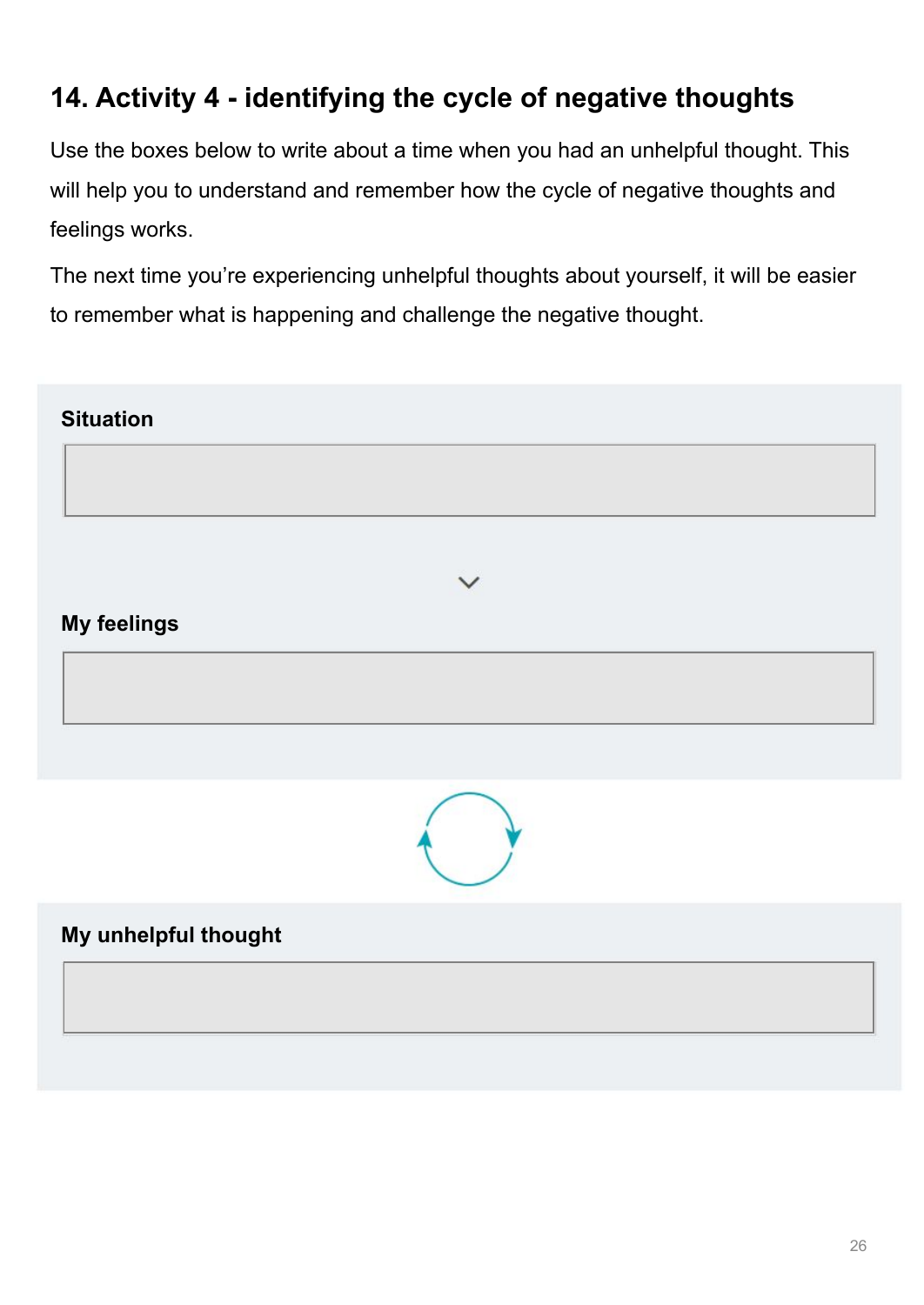# **15. Challenging the critic**

People with low self-esteem often carry around a 'critic' in their heads – like an unpleasant voice repeating negative thoughts and ideas. Part of increasing your self-esteem is learning to challenge and silence that critic, and replace their voice with positive and encouraging thoughts.

## **Modifying negative thoughts**

Here's an exercise that will help with this.

- 1. Try saying some of these negative thoughts out loud.
- 2. Now imagine you're saying them to a friend instead of yourself. Is this something you'd want to do?
- 3. What would you say instead?
- 4. Now practice saying that to yourself every time the critic starts talking in your mind.

Part of challenging the critic is understanding that nobody is perfect – we're only human. That means that even if you make a mistake, there's no reason to be harder on yourself than you would be on a friend or family member.

# **16. Being kind to yourself**

Having compassion means understanding someone is having a difficult time, making an effort to understand how they feel, and treating them with kindness.

Being kind to yourself is important for improving self-esteem. If you start to think about how you talk to yourself, it can help you recognise when you're being unfair or unkind to yourself.

People with low self-esteem often struggle to have compassion for themselves – they find it easier to have compassion for other people. This means that when things go wrong, people with low self-esteem tend to punish themselves, instead of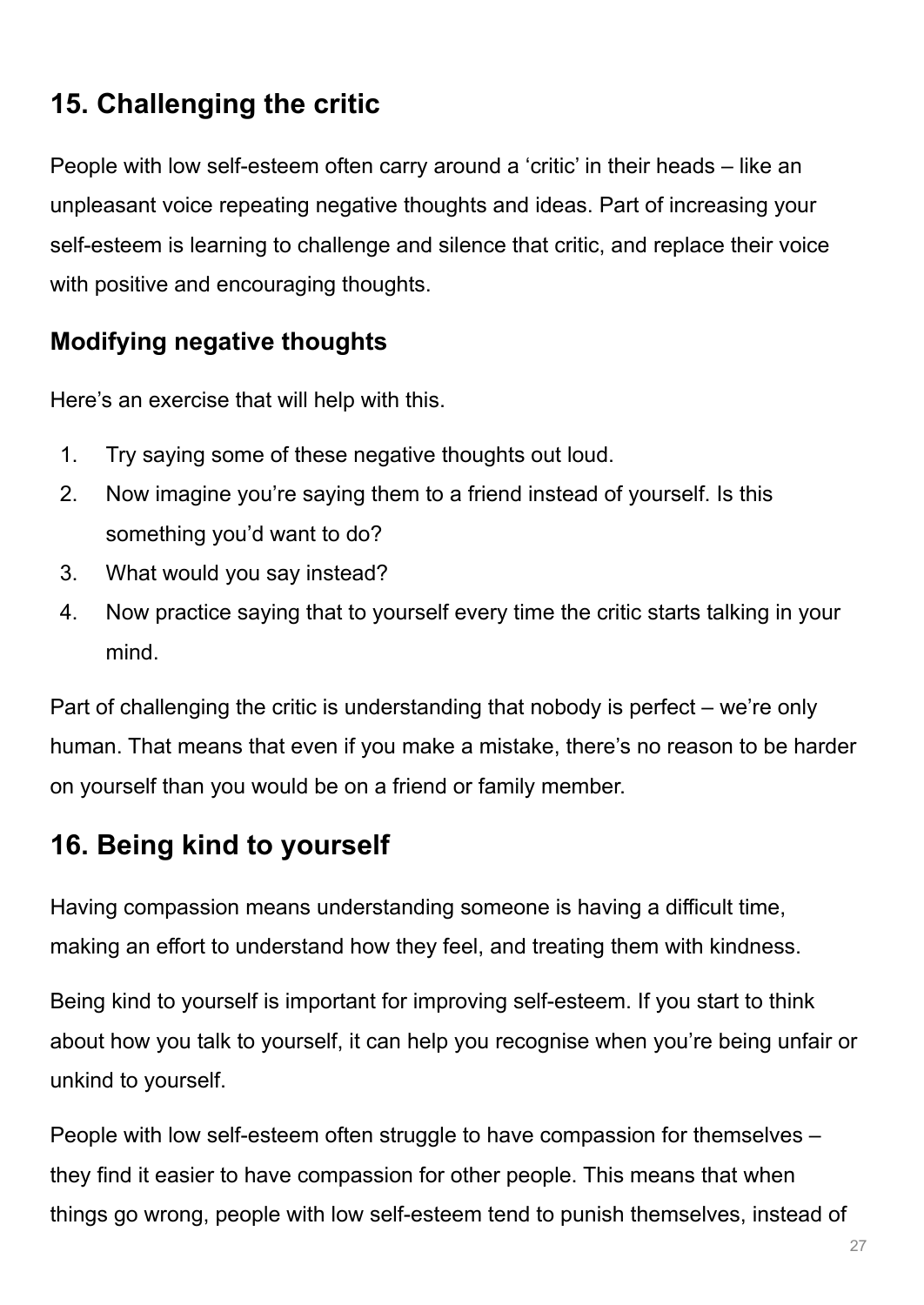treating themselves with kindness and acknowledging that it's okay to be upset.

Being kind to yourself isn't the same as being self-indulgent, 'letting yourself off the hook', or 'spoiling' yourself. It isn't lazy to need a break, and it isn't healthy to be unkind to yourself or ignore your own mental or physical needs.

It's important to take time out for 'self-care'. This means focusing on yourself and your own happiness for a little while, and doing things that make you feel good. Self-care could mean treating yourself to an activity or food you like, or just setting aside time to relax. For example, you could go for a walk, take a hot bath, or just settle in and watch your favourite film.

Use the diary on the next page to write down one thing every day for a week that you can do to make yourself feel good, and help you value yourself more.

Here are some examples:

| <b>Day</b> | <b>Activity</b>                                 |
|------------|-------------------------------------------------|
| Monday     | Take a hot bath                                 |
| Tuesday    | Treat myself to a coffee from my favourite cafe |
| Wednesday  | Meet a friend for a catch up                    |
| Thursday   | Go to the cinema                                |
| Friday     | Watch my favourite film                         |
| Saturday   | Go for a walk in the park                       |
| Sunday     | Have breakfast in bed                           |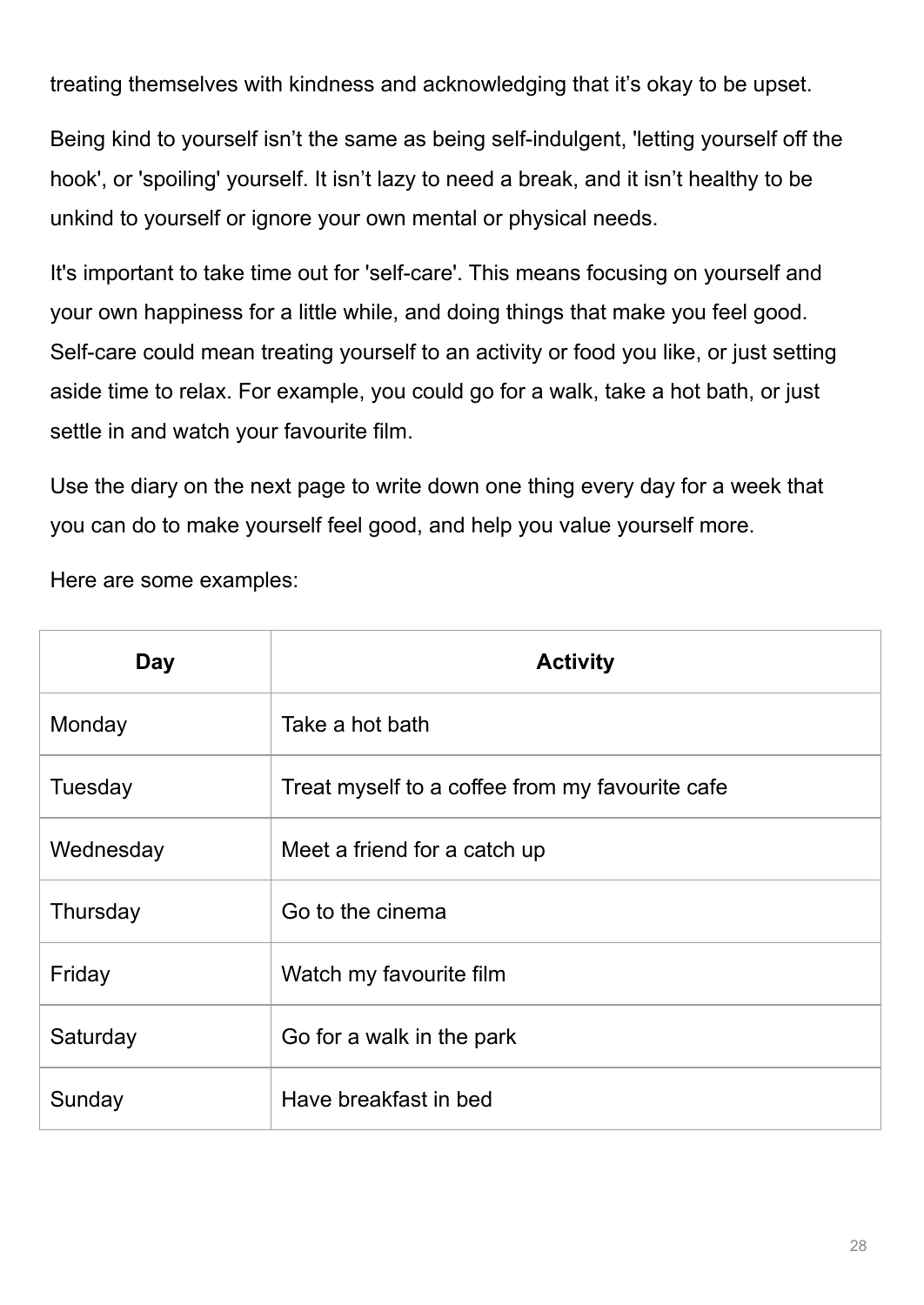| <b>Day</b> | <b>Activity</b> |  |
|------------|-----------------|--|
|            |                 |  |
|            |                 |  |
|            |                 |  |
|            |                 |  |
|            |                 |  |
|            |                 |  |
|            |                 |  |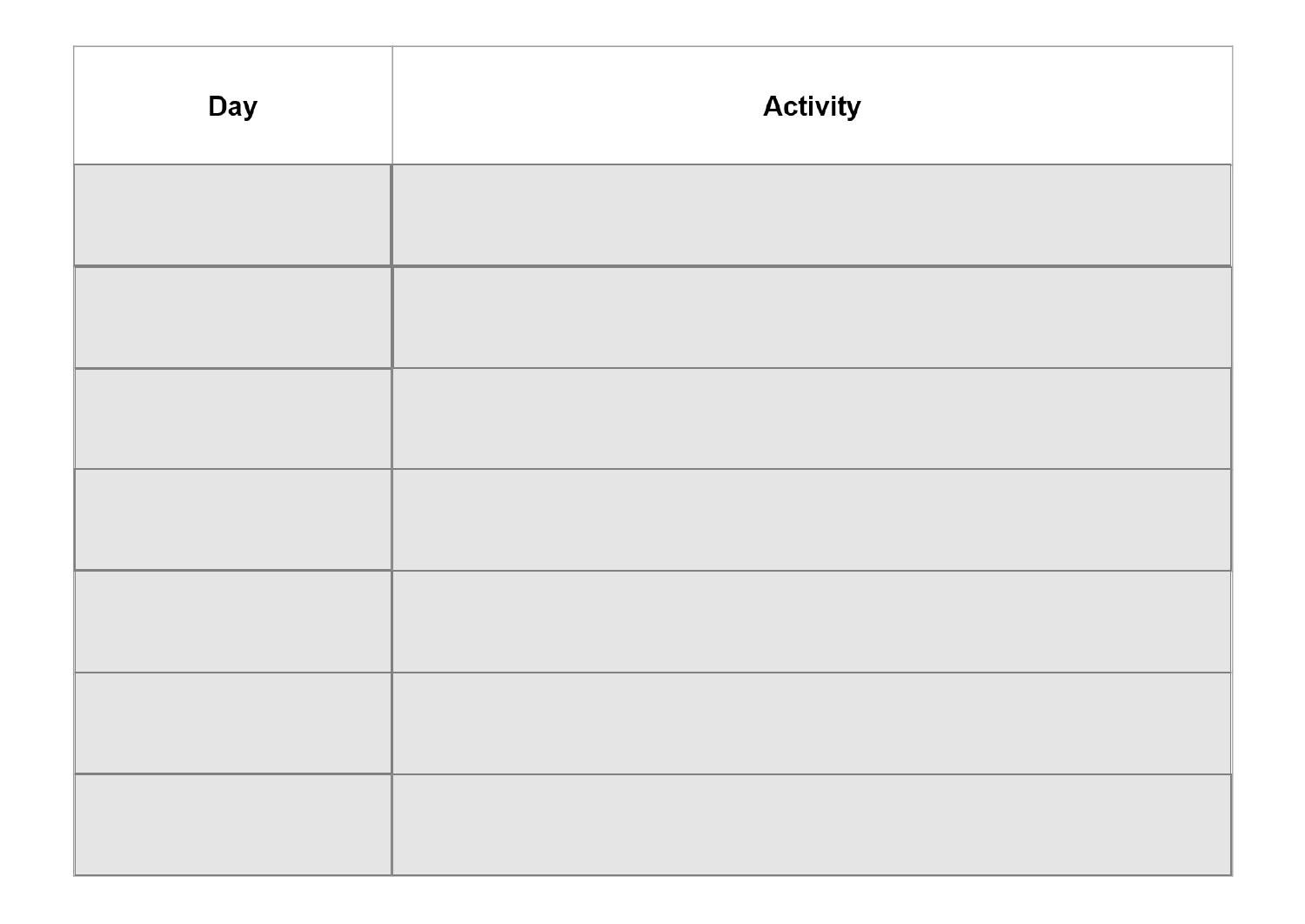# **17. Recognising your good qualities**

As well as understanding that we all have weaknesses, it's important to understand that you have your own unique strengths. This will help you challenge the negative thoughts that come with low self-esteem.

Here's an exercise that will help with this.

- 1. Write down a few things you like about yourself these can be anything that comes to mind. For example, you could write, "I make my friends laugh," or "I'm a great cook."
- 2. Take those pieces of paper and put them in places where you'll see them every day – for example, you could stick one on your fridge so you see it before you make a cup of tea every morning.
- 3. Every time you see the pieces of paper and read them to yourself, it'll remind you about these good qualities and help you to silence the critic in your mind.

Over time, it'll become easier for you to replace negative thoughts with positive ones, and build better self-esteem.

# **18. Keep feeling good about yourself**

Once you've started challenging the negative thoughts you have about yourself, it's important to keep going and ensure you continue to value yourself in the long term.

Looking after your mind often looks a lot like looking after your body – if you develop some healthy habits, you'll notice your self-esteem grows.

These tips will help you to keep building your self-esteem and feel more confident.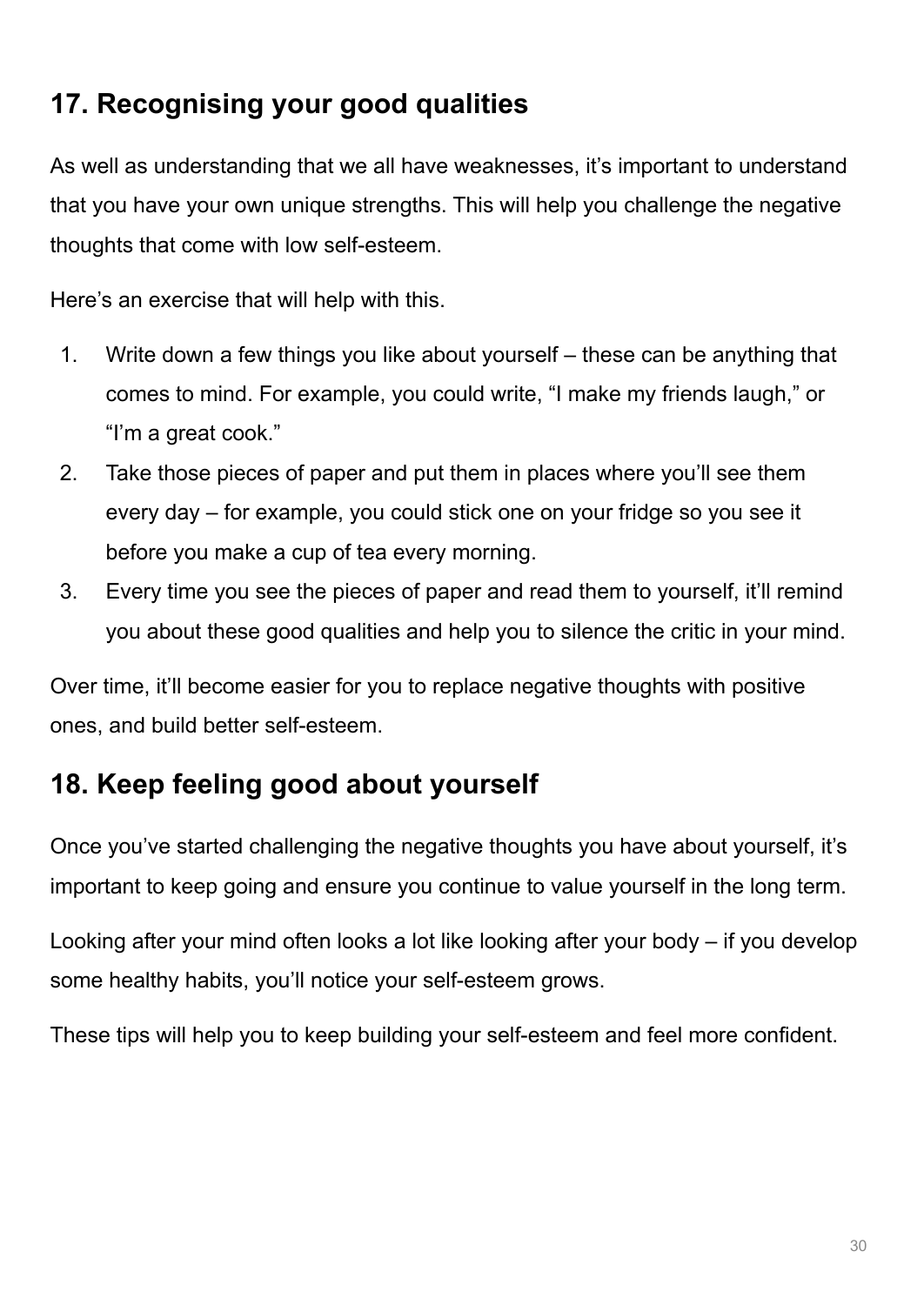### **Try to:**

Exercise regularly – physical activity improves mental wellbeing and can help you feel better about yourself, even if you're not trying to lose weight

### **Try not to:**

Turn exercise into a punishment – there's no need to be hard on yourself if you can't be active as often as you'd like. Even a small amount of physical activity a few times a week can make a big difference.

#### **Try to:**

Eat as healthily as you can – if you're not confident about cooking, try practising some simple recipes for foods you enjoy until you get them right.

#### **Try not to:**

Be afraid to treat yourself every now and then, as long as your diet's healthy overall. You can find more information on eating well [here.](https://www.nhsinform.scot/healthy-living/food-and-nutrition)

#### **Try to:**

Work on healthy ways of dealing with difficult feelings and thoughts – keep practising the exercises from this guide, especially on days when you feel particularly low.

#### **Try not to:**

Use drugs or alcohol as a way of coping with difficult feelings. They might make you feel better in the short term, but long-term health issues, including addiction, are a risk, and this can undermine your self-esteem even more.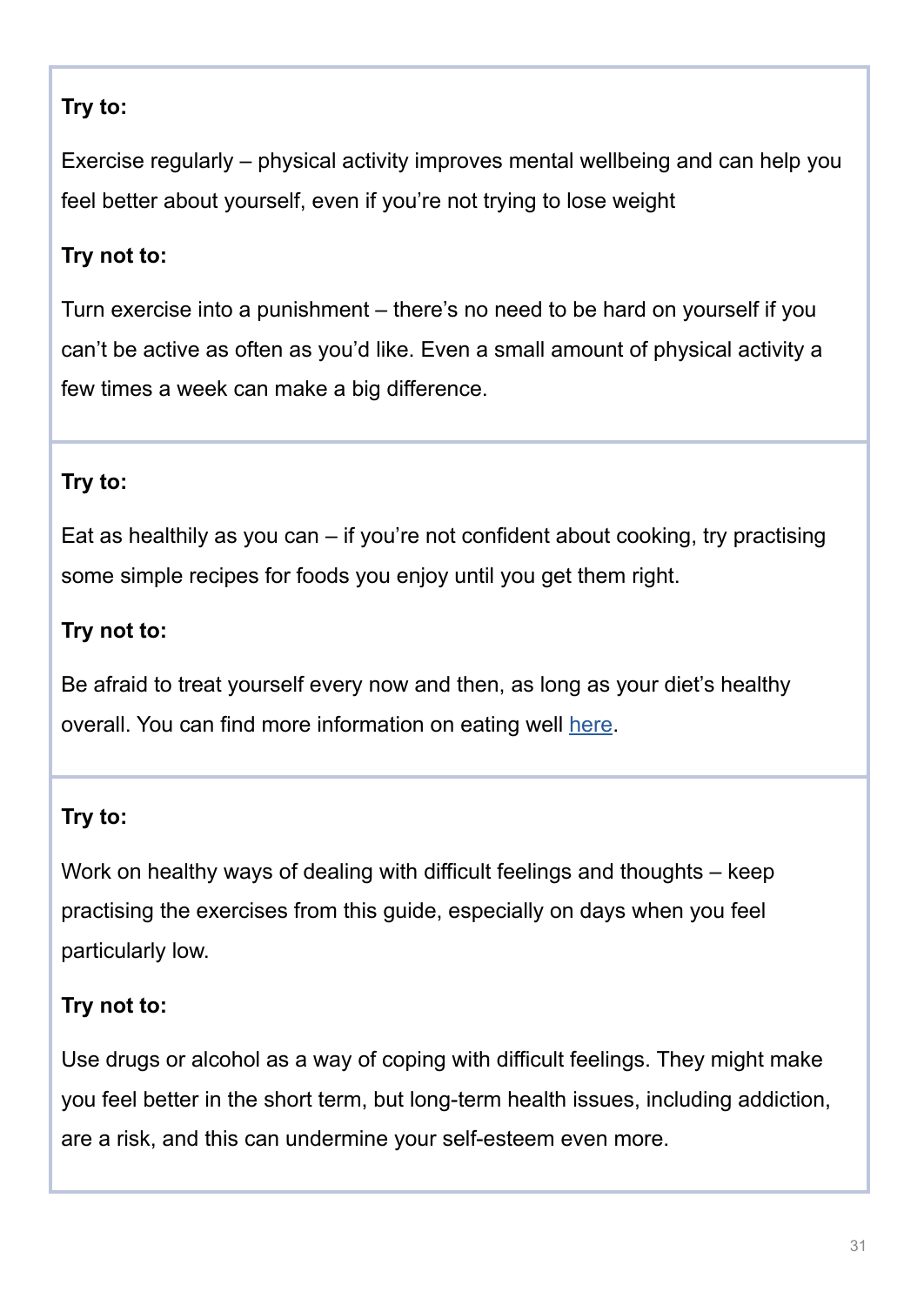## **Try to:**

Build up a network of friends and family members that you enjoy spending time with, and who make you feel supported.

### **Try not to:**

Feel like you have to say "yes" to every invitation or request from a friend or family member – it's important to make time just to relax by yourself or with loved ones.

### **Try to:**

Make time for health-related self-care like doctor's appointments, dental check-ups, and taking prescribed medications.

### **Try not to:**

Feel like you have to 'suffer in silence' or be strong for other people in your life. You and your health are important.

# **19. Assertiveness**

Low self-esteem can make it hard for you to tell people what you want and need. It can also make it very hard to say no when you don't want to do something, leaving you feeling guilty and unhappy.

Follow these tips to help you become more assertive and confident about communicating: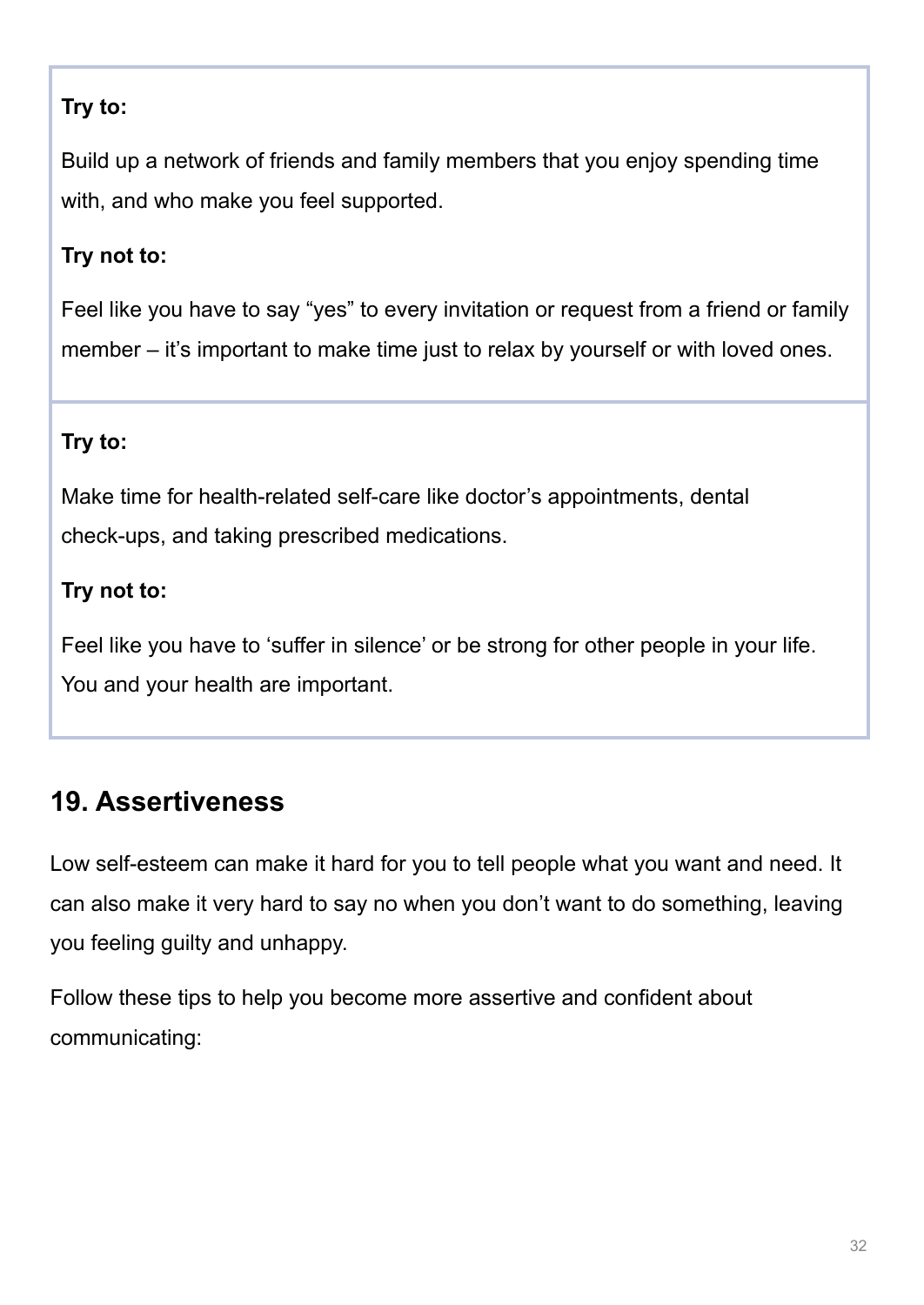**It's okay to say no. Remember you're saying no to a request, not to the person asking.**

**Try not to say:**

"Yes, that's fine, I think I can manage that."

**Try to say:**

"No, I won't be able to do that."

**It's okay to make requests and ask for help. Don't be afraid to speak up about what you need.**

**Try not to say:**

Nothing.

**Try to say:**

"It would be really helpful if you could put the kids to bed tonight, I've had a tiring day."

**Remember it's good to be clear when you're making a request, and no one will be annoyed with you for being direct. Don't hint and expect people to guess what you mean or know what you're thinking.**

#### **Try not to say:**

"This room is looking a bit messy, isn't it? I can't find my shoes anywhere."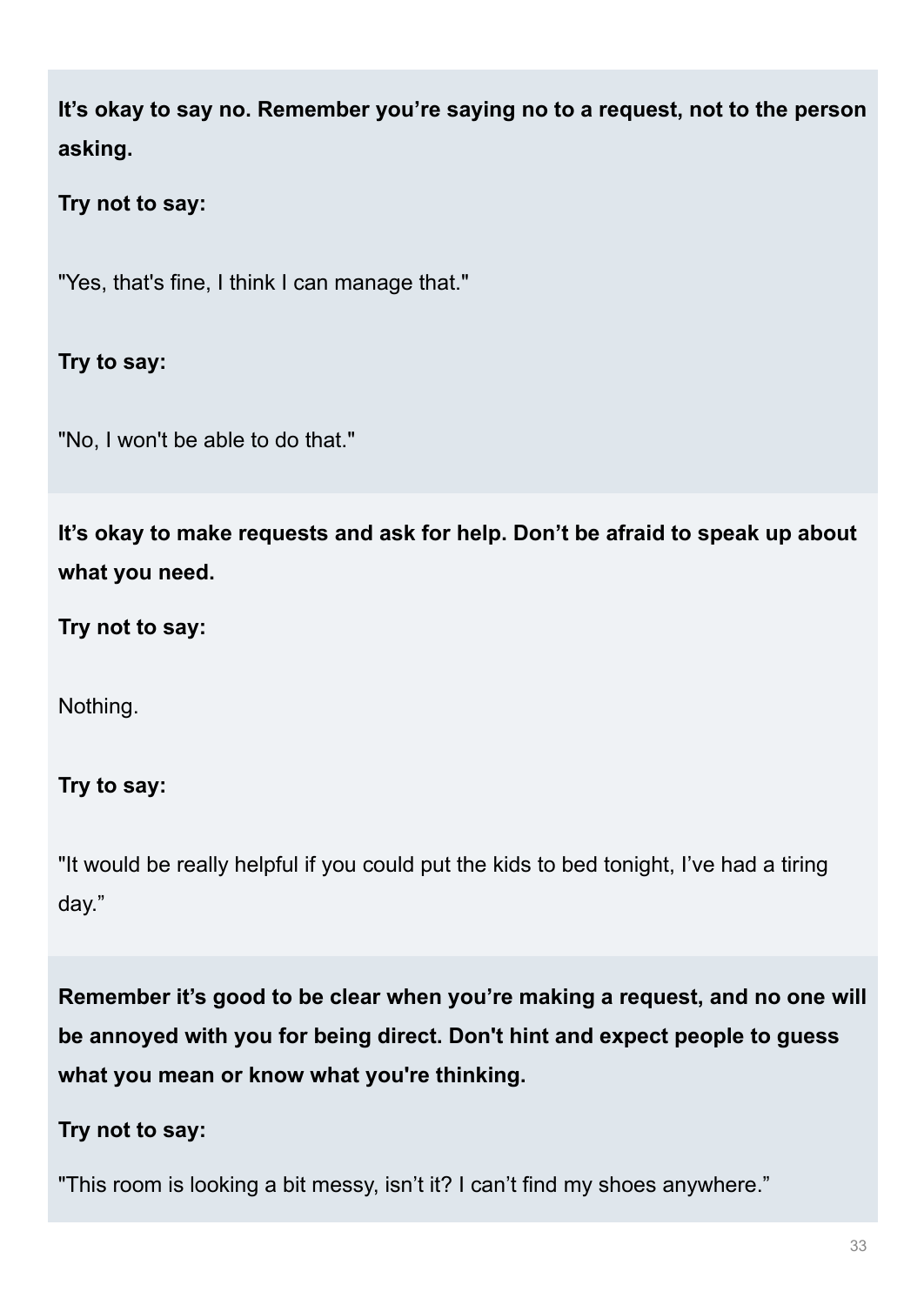#### **Try to say:**

"Can you please tidy up your things? The living room's messy and I can't find my shoes."

#### **Remember you don't have to apologise for needing something.**

#### **Try not to say:**

"I'm really sorry but I need to take Wednesday off of work, is that okay? If not I can make other arrangements."

#### **Try to say:**

"I need to take Wednesday off of work, is that something we can arrange?"

#### **Say what you mean clearly and don't be afraid to be firm.**

#### **Try not to say:**

"I'm really sorry but I think I need some help in the kitchen, if you're not too busy, would that be okay?"

#### **Try to say:**

"Could you come and help wash the dishes please?"

**Remember there's a difference between being assertive and being angry – being assertive isn't the same as being rude, and being rude isn't the same as being assertive.**

**Try not to say:**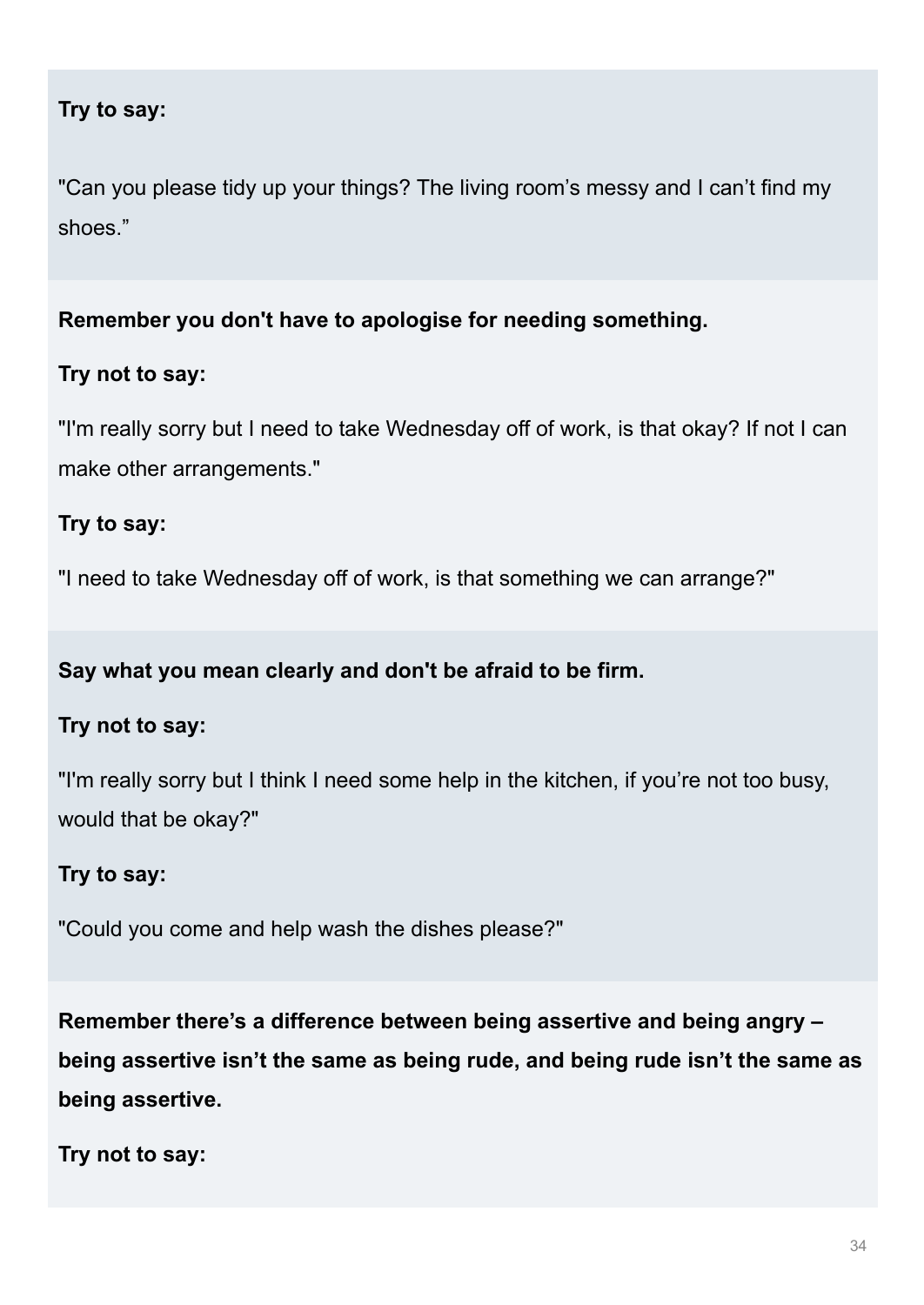"No! I don't want to do that! Why would you ask me to do that?"

### **Try to say:**

"I'd prefer not to do that."

**It's okay to let someone know when they're doing something you don't like, or that makes life inconvenient for you.**

## **Try not to say:**

"I'm so sorry, but could you maybe let me know if you need to park in front of my driveway? It's just that I was late for work yesterday, but I don't mind if you really have to park there."

### **Try to say:**

"I'd prefer it if you didn't park in front of my driveway, you've been blocking my car in and it's making me late for work."

The more practice you get at being assertive, the easier it will be and the more your self-esteem will grow. In time, you'll find it much easier to assert yourself and your needs.

# **20. Next steps**

Keep using the techniques you found helpful from this guide – they should continue to benefit you. If there are some things that you didn't find helpful to begin with, stick with them for a few weeks – CBT can take a little time to work.

# **Further help**

If you're feeling distressed, in a state of despair, suicidal or in need of emotional